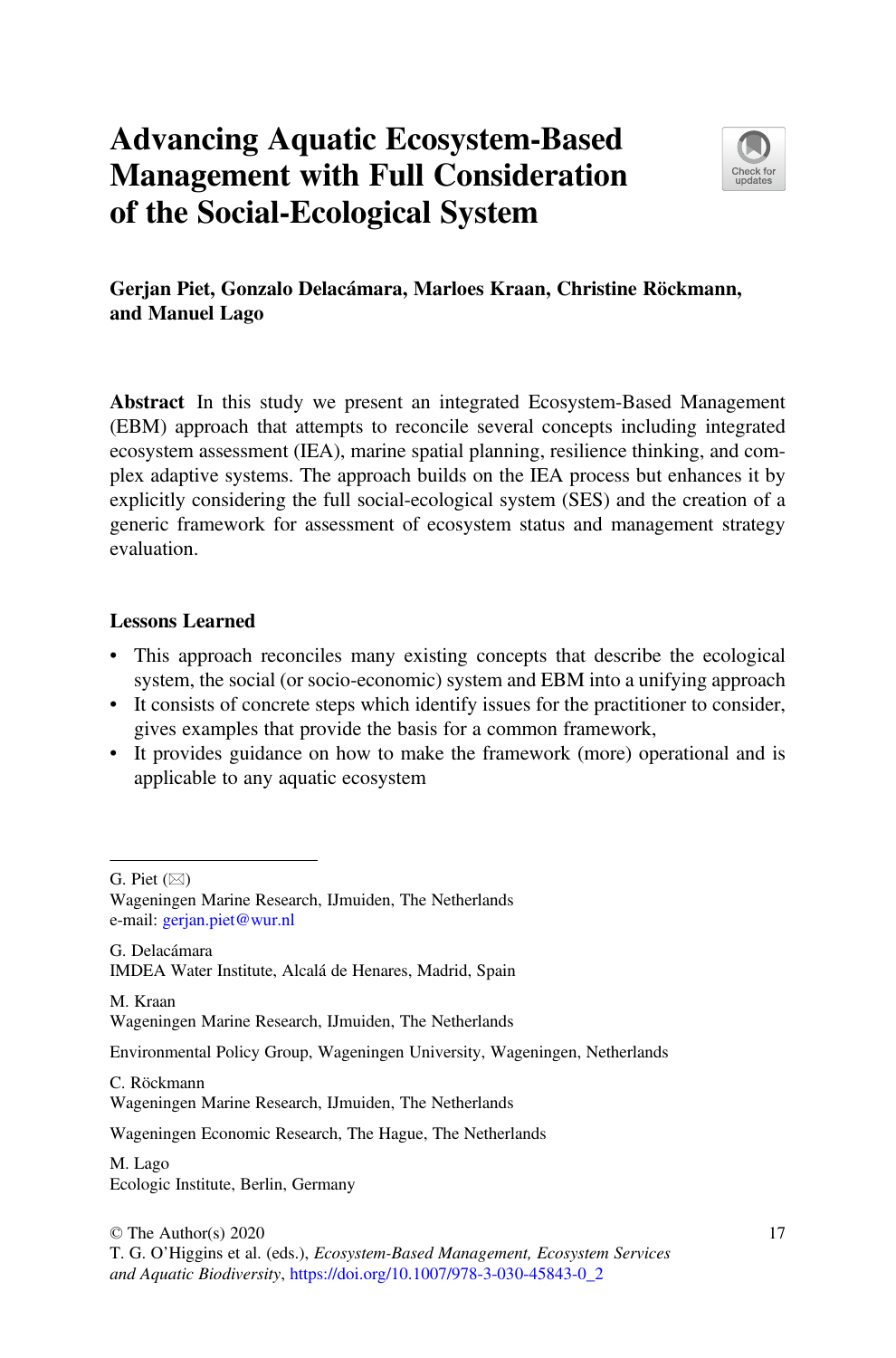• It allows the incorporation and synthesis of interdisciplinary information on SES into practical and useful linkage frameworks for EBM plan development and implementation

#### Needs to Advance EBM

- Where consideration of the full SES can be overwhelmingly complex leading to inaction, we propose to work with a subsection of the SES (called subSES). This subSES can then be the starting point for building the knowledge base for EBM decision making. We provide practical guidance how to construct such a knowledge base for both the ecological and the social system.
- The subSES, in conjunction with the available knowledge base, then drives the development of the knowledge base and determines the type of risk assessment(s) that can be applied. Science should then inform the process to translate the high-level societal goals into operational objectives, identify the main barriers that prevent achievement of these objectives, and guide the relevant authorities that develop an EBM plan.
- A novel component of this approach is that the EBM plan distinguishes between management measures (interacting with the ecological system) and policy instruments (interacting with social processes) that together harness the knowledge base of the subSES.

#### 1 Introduction

Conventional management of aquatic resources, based on a specific policy or directed to a sub-sector or flagship species, has often failed to deliver on the policy objectives (Long et al. [2015\)](#page-19-0). As an alternative, Ecosystem-Based Management (EBM), which has a more holistic understanding of the ecosystem and its linkages, is widely accepted as the key concept to guide contemporary decision-making (Börgstrom et al. [2015;](#page-17-0) Cormier et al. [2017\)](#page-17-1). The conventional management perspectives have assumed, either implicitly or explicitly, that effective policy making is hindered by lacking or inadequate knowledge of ecological processes, functions, and services (Ruckelshaus et al. [2009\)](#page-19-1). Such an ecological focus has failed to produce the full picture of best available knowledge for effective decision-making (Christie [2011](#page-17-2)). Cormier et al. ([2017\)](#page-17-1) distinguish decision-making, which is essentially a specific choice among alternatives, from policy-making, which is a process of identifying a problem and setting societal goals and objectives. In practice, the policy is implemented through a management plan expected to 'carry into effect' the policy objective. An effective policy cycle requires the incorporation of social and institutional processes, such as the involvement of various institutional actors (Röckmann et al. [2015\)](#page-19-2) and an understanding of the governance context (Bissix and Rees [2001\)](#page-17-3). The need for a more holistic approach that incorporates ecological and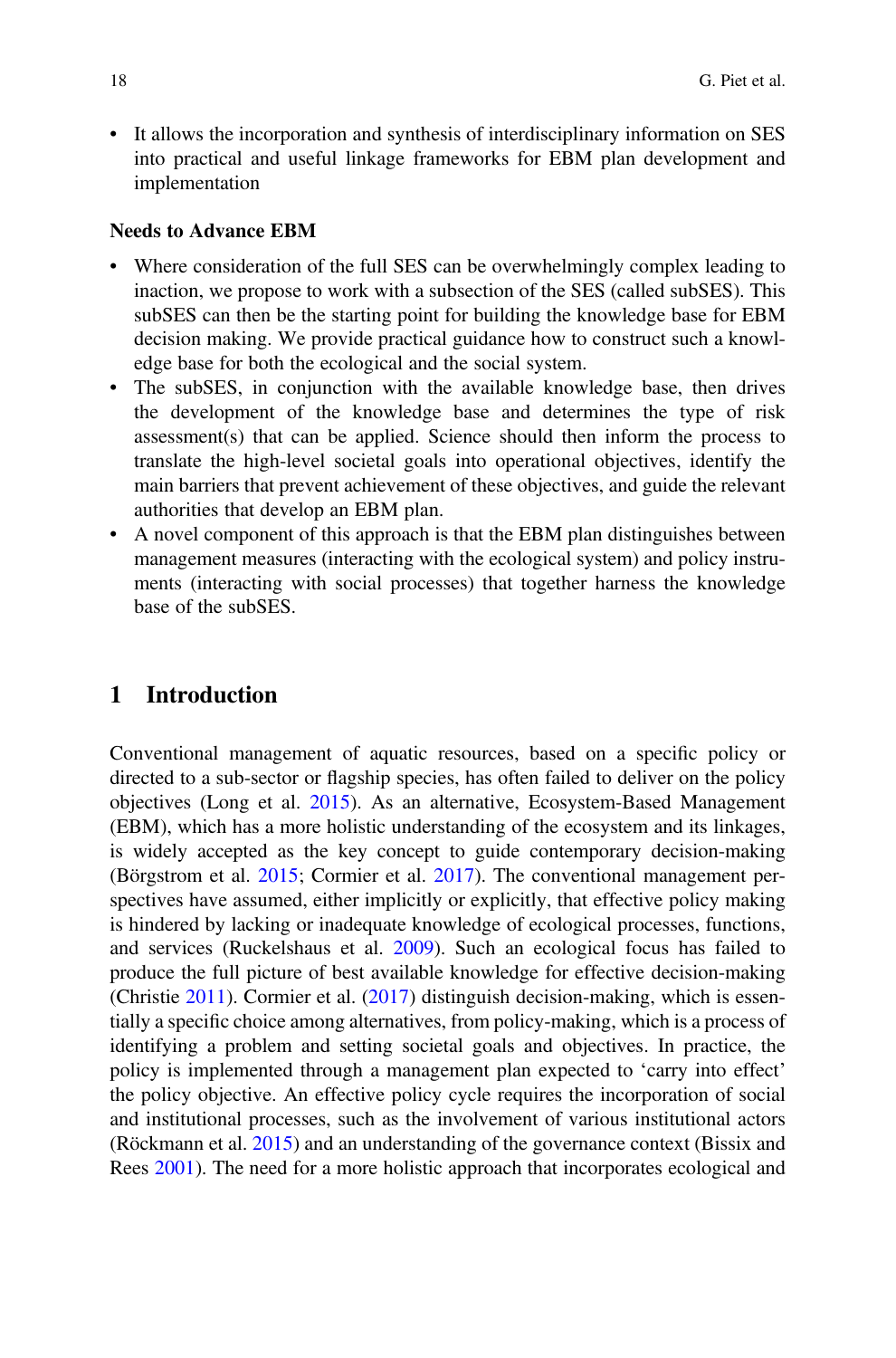socio-economic factors (Bianchi [2008\)](#page-17-4), however, can result in in-action due to overwhelming complexity (DeFries and Nagendra [2017\)](#page-17-5).

As a paradigm, EBM addresses uncertainty and complexity, it is an interdisciplinary visioning of multiple objectives, and as such, EBM can be categorised as a 'wicked problem' (Berkes [2012\)](#page-17-6). 'Wicked problems' have no definitive formulation, no clear stopping rule and no objectively right or wrong solutions and no final resolution (Rittel and Webber [1973](#page-19-3)); (Ludwig [2001](#page-19-4)). DeFries and Nagendra [\(2017](#page-17-5)) suggest the following solutions for addressing wicked problems: multi-sectoral decision-making; institutions that enable management to span across administrative boundaries; adaptive management; markets that incorporate natural capital; and collaborative processes to engage diverse stakeholders and address inequalities. Integrating environmental and socio-economic processes (including institutional, ethical and cultural) requires a single conceptual framework (Christie [2011\)](#page-17-2). The concept of social-ecological systems (SES) can provide such a framework (De Lange et al. [2010\)](#page-17-7). This SES can be split into smaller social-ecological sub-systems (subSES) to address the issue of complexity.

Relevant information and processes can be considered in individual compartments that form the SES. Applying the concept of SES in aquatic EBM implies that any distinction between social and natural systems is artificial and arbitrary by definition, because they are connected (Berkes [2012](#page-17-6)).

Socio-Ecological Systems can be considered complex adaptive systems (CAS) (De Lange et al. [2010](#page-17-7)) as the structure, functions, and dynamics of CAS emerge from the interaction and connectedness of the system's constituent parts and with other systems (Hagstrom and Levin [2017\)](#page-18-0). By acknowledging that SES are CAS, management can overcome the drawbacks of conventional approaches. Instead of searching for optimal solutions, linear dynamics, or marginal changes under complete information, a shift towards a more dynamic management approach can be made, where non-linear changes, uncertainty, and surprise are intrinsic characteristics of the system. In addition to the known unknowns, e.g., lack of historic data of species, CAS come with new uncertainties that cannot be tackled through standard sensitivity analysis (Polasky et al. [2011](#page-19-5)).

Sustainability is among the ultimate objectives of EBM (Long et al. [2015\)](#page-19-0). Ostrom [\(2009](#page-19-6)) identified four core subsystems of SES sustainability: (1) resource systems; consisting of (2) resource units; (3) governance systems; and (4) users. When modelling a SES, it may be worth distinguishing these subsystems. In the face of ongoing changes and their uncertain consequences as well as exposure to uncertain shocks, the key to sustainability is enhancing the resilience of a SES (Folke et al. [2005;](#page-18-1) Nelson et al. [2006](#page-19-7); Biggs et al. [2015\)](#page-17-8). Enhancing resilience in terms of persistence, adaptability and transformability (Folke et al. [2010\)](#page-18-2) means preserving the SES's adaptive capacity in order to remain within a certain range of conditions that meet the sustainability goals. Resilience thinking promotes governance frameworks that are able to reconcile the conflicting interests and visions of different stakeholders in a transparent and accountable way so as to foster cooperation among them and enhance stakeholders' ability to commit to legitimate and transparent policy objectives (Dietz et al. [2003\)](#page-17-9). In addition, these governance frameworks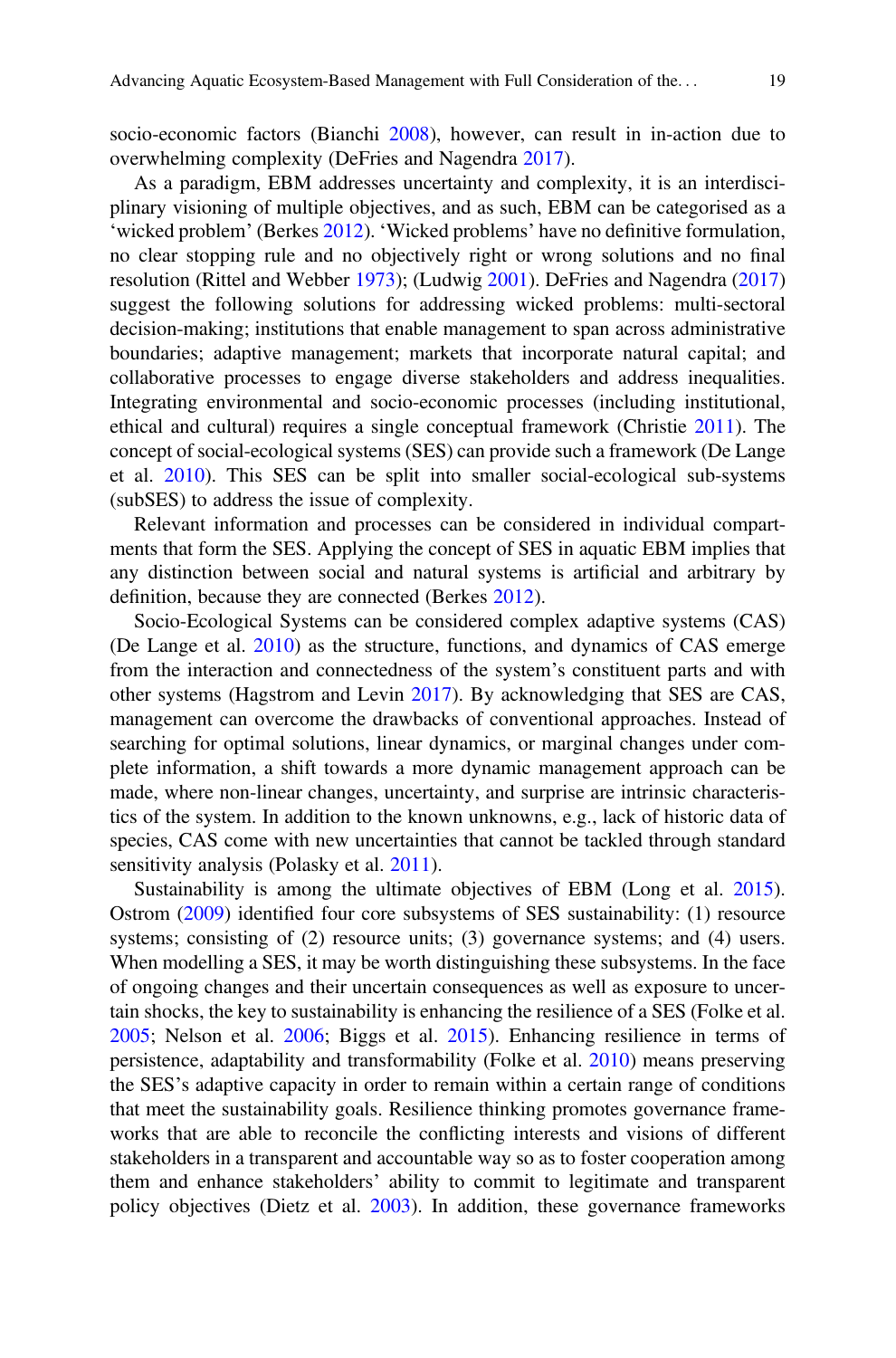should also pave the way to achieve collectively agreed goals through robust institutions, with stakeholders who are able to regularly adjust to changes in the ecological and the social-economic systems (Nelson et al. [2006\)](#page-19-7).

Linkage frameworks such as DPSIR, Driver-Pressure-State-Impact-Response (OECD [1994;](#page-19-8) EEA [1995](#page-17-10); Elliott [2002\)](#page-17-11), are commonly used in the context of environmental management to describe how human activities impact the state of the ecosystem (Halpern et al. [2008](#page-18-3); Knights et al. [2013\)](#page-18-4) and hence the supply of ecosystem services to human well-being (Elliott et al. [2017\)](#page-18-5). Linkage frameworks rely on accurate descriptions of linkages (e.g., stressor-receptor or pressure-state relationships) and can be informed by qualitative, quantitative, or expert judgementbased assessments, or any combination of these (Knights et al. [2014](#page-18-6)). Such linkage frameworks have been applied in an EBM context to guide the selection of management measures and their evaluation using risk-based approaches (Knights et al. [2015;](#page-18-7) Piet et al. [2015](#page-19-9); Borgwardt et al. [2019](#page-17-12); Teixeira et al. [2019;](#page-20-0) Culhane et al. [2019\)](#page-17-13).

Few, if any, examples of EBM planning initiatives informed by advanced science have been implemented across multiple sectors (Katsanevakis et al. [2011;](#page-18-8) Cormier et al. [2017\)](#page-17-1). In order to enhance the use of salient science (Röckmann et al. [2015](#page-19-2)) into the policy-making process, Cormier et al. ([2017\)](#page-17-1) proposes four steps: strategic goal setting; tactical objectives; management measures; and adaptive management. Integrated ecosystem assessments (IEAs) have also been proposed as a tool to operationalise EBM as they provide a framework for organizing science in order to inform decisions in marine EBM at multiple scales and across sectors (Levin et al. [2009a](#page-18-9); Walther and Möllmann [2014](#page-20-1); Tallis et al. [2010;](#page-20-2) Harvey et al. [2017](#page-18-10)). It is therefore not surprising that the IEA process described by (Levin et al. [2009b](#page-19-10)) is closely aligned to the EBM processes described by Börgstrom et al. ([2015\)](#page-17-0) or Ansong et al. [\(2017](#page-16-0)). The (further) development and operationalization of an IEA/EBM approach is however hindered by the lack of a systematic, critical appraisal.

In this study, we merge the existing IEA and EBM processes into a single generic approach that can be applied in all aquatic systems. This approach is then enhanced by explicitly considering the full social-ecological system (SES), which incorporates both environmental and socio-economic processes (Christie [2011\)](#page-17-2). In order to advance this process, we provide the systematic criteria that allow critical appraisal of its progress based on the aspects of EBM, identified in the review by Long et al. [\(2015](#page-19-0)) together with additional practical guidance that emerges from concepts such as resilience thinking and CAS. Further, we provide operational guidance on the development of relevant subSES to inform this approach.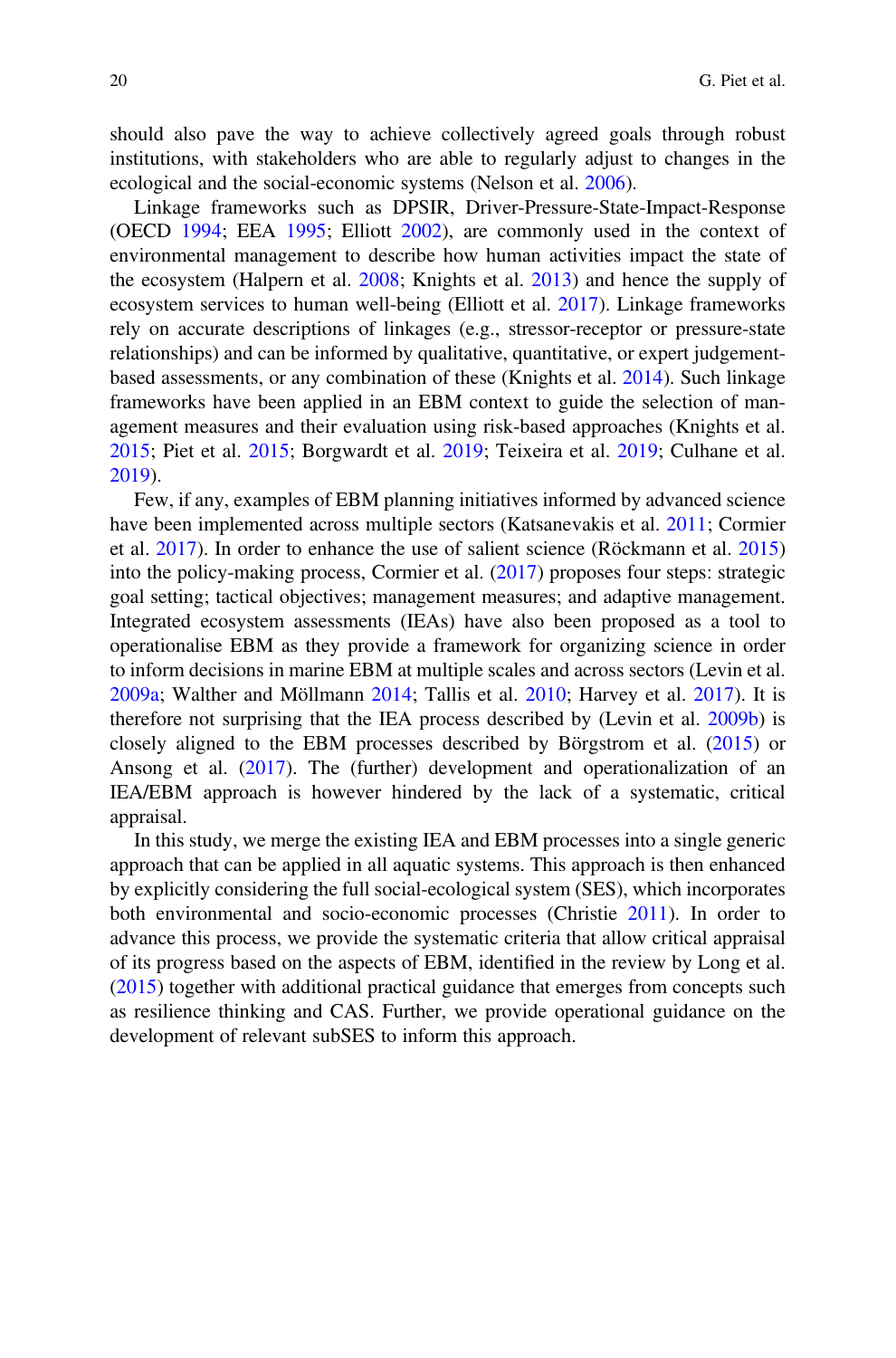### 2 Advancing EBM

EBM should be able to guide decision-makers by identifying trade-offs between societal goals (Walther and Möllmann [2014](#page-20-1)). These trade-offs may involve the choice between the conservation goals of specific ecological components (Aanesen et al. [2014](#page-16-1)), between ecological and socio-economic objectives (ICES [2017\)](#page-18-11), between different ecosystem services (Turkelboom [2017;](#page-20-3) Dick [2017\)](#page-17-14), or the conflicting interests of specific stakeholders. While decision-making is often primarily aimed at effectively achieving specific conservation goals it ultimately involves socio-economic considerations including: (1) the sharing of costs and benefits among stakeholders; (2) the balance between short- and longer-term benefits; (3) the need to forgo current rents in exchange for future security; and (4) local opportunity costs and regional and global benefits.

EBM should be considered an incremental process as opposed to a single, giant leap away from traditional management (DeFries and Nagendra [2017;](#page-17-5) Borgstrom et al. [2015\)](#page-17-0). As EBM revolves around a cyclical process, advancements can be made with every iteration of the adaptive management cycle. In this study, we adopt the IEA process and enhance earlier frameworks by incorporating the SES concept

<span id="page-4-0"></span>

Fig. 1 One cycle of the adaptive, cyclical ecosystem-based management approach built around a balanced representation of the selected social-ecological sub-system (subSES). The figure depicts the phases occurring in the science domain (identified in Fig. [2](#page-6-0)) but identifies where in each phase cross-domain interaction occurs (i.e., stakeholder involvement) with the wider society. In each phase, the main contributions of this study to advance EBM are indicated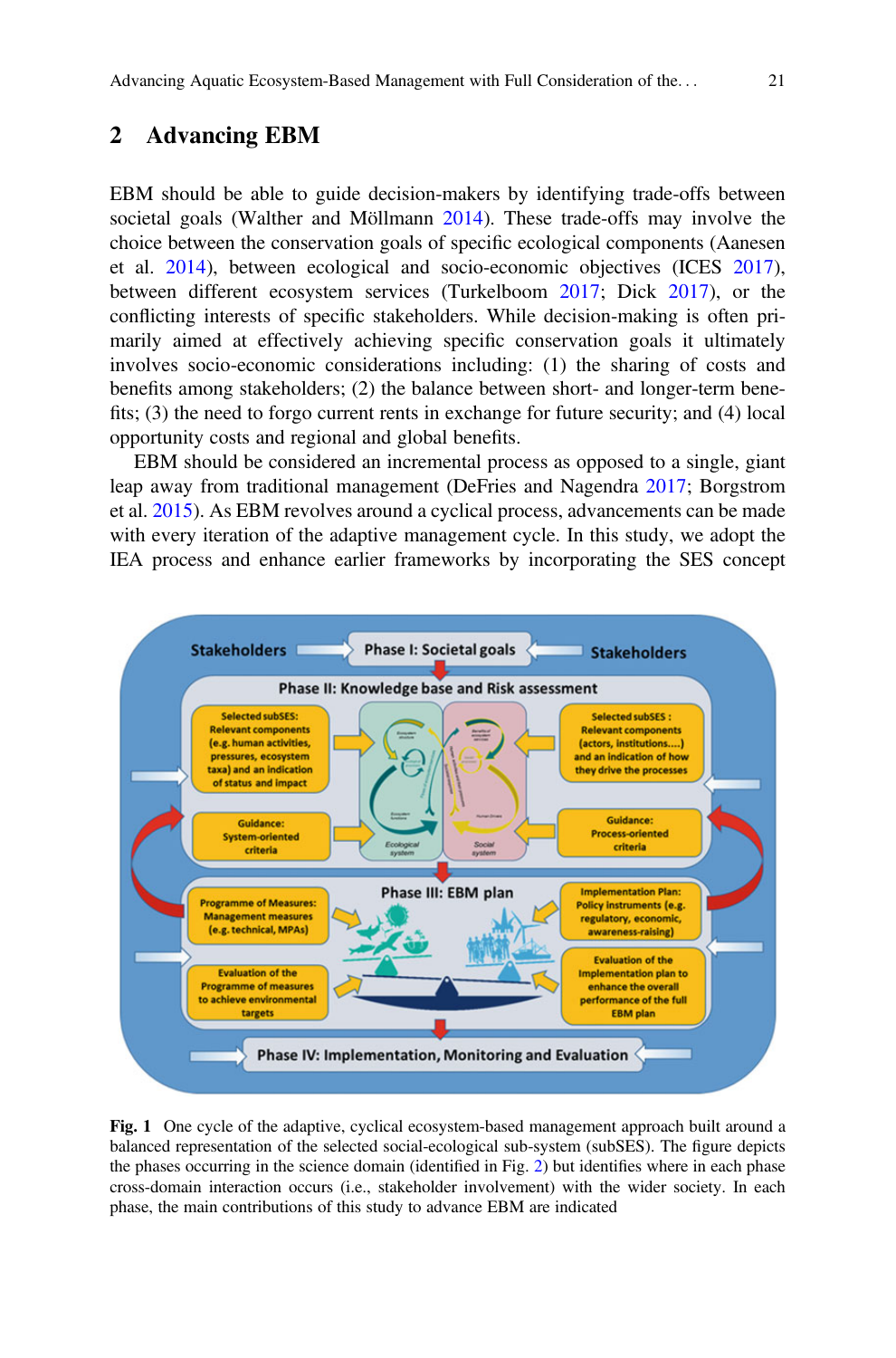(Fig. [1\)](#page-4-0) to shape the knowledge base and by providing practical guidance that allows an appraisal of progress. We assess progress in developing the knowledge base by looking at the key principles of EBM according to Long et al. ([2015\)](#page-19-0) and their alignment to relevant concepts such as IEA (Levin et al. [2009b](#page-19-10); Samhouri et al. [2014\)](#page-19-11), wicked problems (DeFries and Nagendra [2017\)](#page-17-5), EBM phases (Borgstrom et al. [2015\)](#page-17-0), policy-making processes (Cormier et al. [2017](#page-17-1)), ecosystem-based marine spatial planning (Ansong et al. [2017\)](#page-16-0), and resilience thinking (Folke et al. [2010\)](#page-18-2). We build a common framework around these concepts and organise them into four operational phases (identification of societal goals; developing the knowledge base and risk assessments; EBM plan development; implementation, monitoring, and evaluation), which differ in the scientific expertise required.

#### 2.1 Phase I: Identification of Societal Goals

Phase I involves the scoping of societal goals, policy objectives, and perceived threats form the starting point of the IEA (Levin et al. [2009b](#page-19-10), [2014](#page-19-12)) and EBM (Ansong et al. [2017](#page-16-0); Cormier et al. [2017](#page-17-1)). It includes the analysis of policy synergies, conflicts, and an understanding of opportunities and challenges for developing EBM alternatives as well as stakeholder participation to help identify and prioritise among them. A possible issue is that policy objectives, mostly applying to global or regional scales, often refer to conditions of the ecological system only while at the local level, the objectives often aim to restore the sustainability of the whole SES. This may require reconciling objectives at different scales.

## 2.2 Phase II: Setting up the Knowledge Base and Conducting a Risk Assessment

Phase II builds on the inventory of societal goals in the previous phase and identifies relevant social-ecological sub-systems (subSES), similar to the 'focal SES' (Ostrom [2009\)](#page-19-6). Such subSES should consist of one or more linkages in the linkage framework tied to one or more societal goals and are the basis to elaborate those subSES into what is to become the EBM knowledge base (Fig. [2\)](#page-6-0), and which may contain both qualitative and/or quantitative information. The linkage framework is constructed using consistent typologies of the activities, their pressures and the ecosystem components affected by them (see e.g. Knights et al. [2015](#page-18-7); Borgwardt et al. [2019](#page-17-12)) and with categories that resonate with stakeholders. If needed hierarchical typologies can be applied. For example the activity 'fishing' can be divided into specific types of fishing (e.g. demersal or pelagic) or an ecosystem component can be divided into functional groups or even species. The application of the linkage framework should ascertain that those subSES cover all the elements that matter to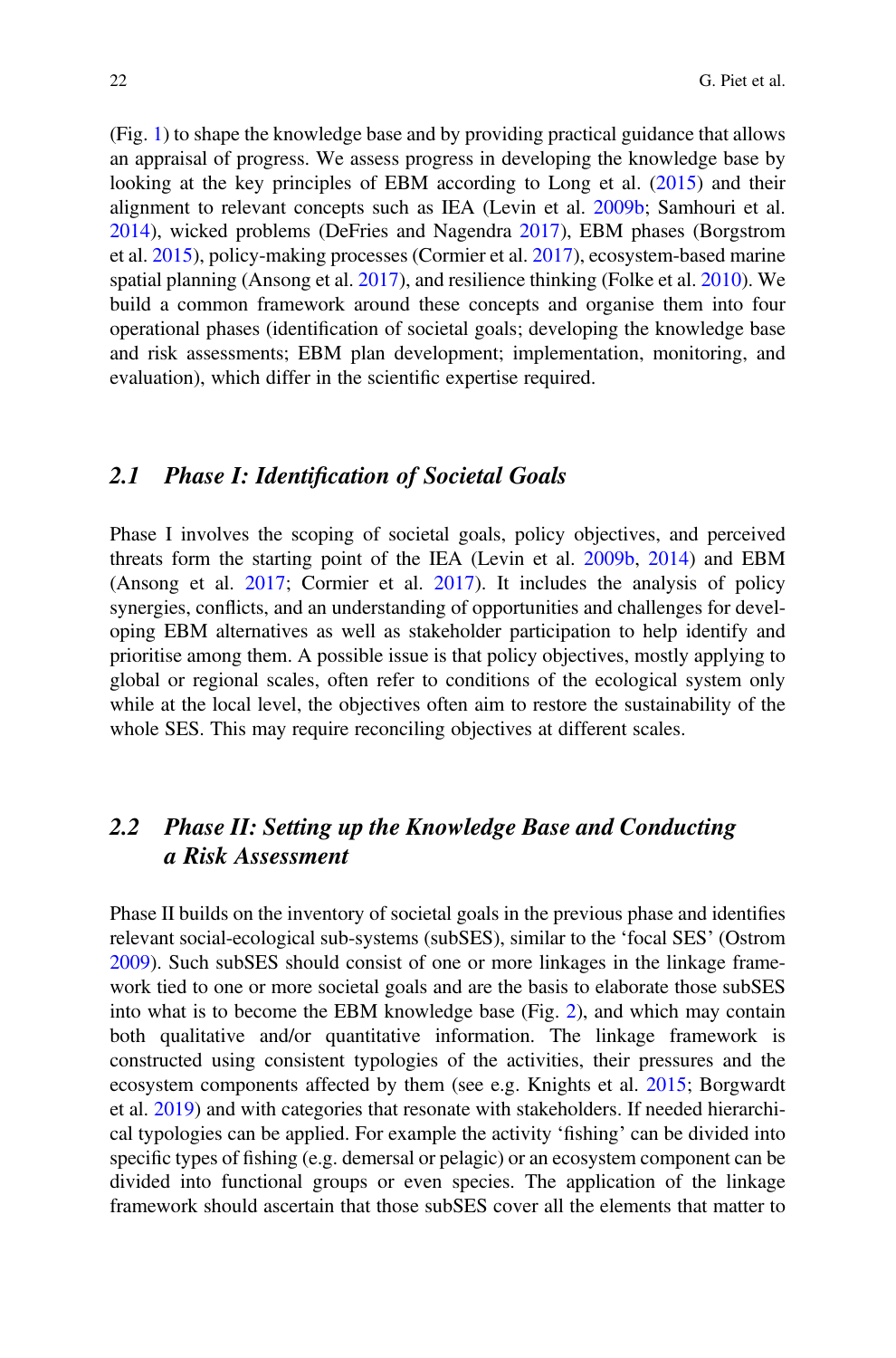<span id="page-6-0"></span>

Fig. 2 The social-ecological system (adopted and modified from (Gómez et al. [2016\)](#page-18-12)) consisting of an ecological system-based supply-side where the flow of ecosystem services into the social system contributes to human well-being and a social-system-based demand-side where the human activities and their pressures impact the ecosystem components and their functioning

the problem identified in Phase I, as well as any additional issues that have emerged through stakeholder consultation. Note, however, that with the introduction of more detailed categories, the complexity of the linkage framework (i.e. number of linkages) and thus information demand increases.

Different types of data, generally covering different subSES, are to be used in EBM phases II and III. Information on SES complexity is a requirement for diagnosing why some SES are sustainable while others are not (Ostrom [2009\)](#page-19-6). Therefore, the inherent complexity of the SES and subSES should be harnessed, rather than eliminated. In practice, this implies that different subSES can be analysed at the appropriate level of detail without being hindered by the complexities and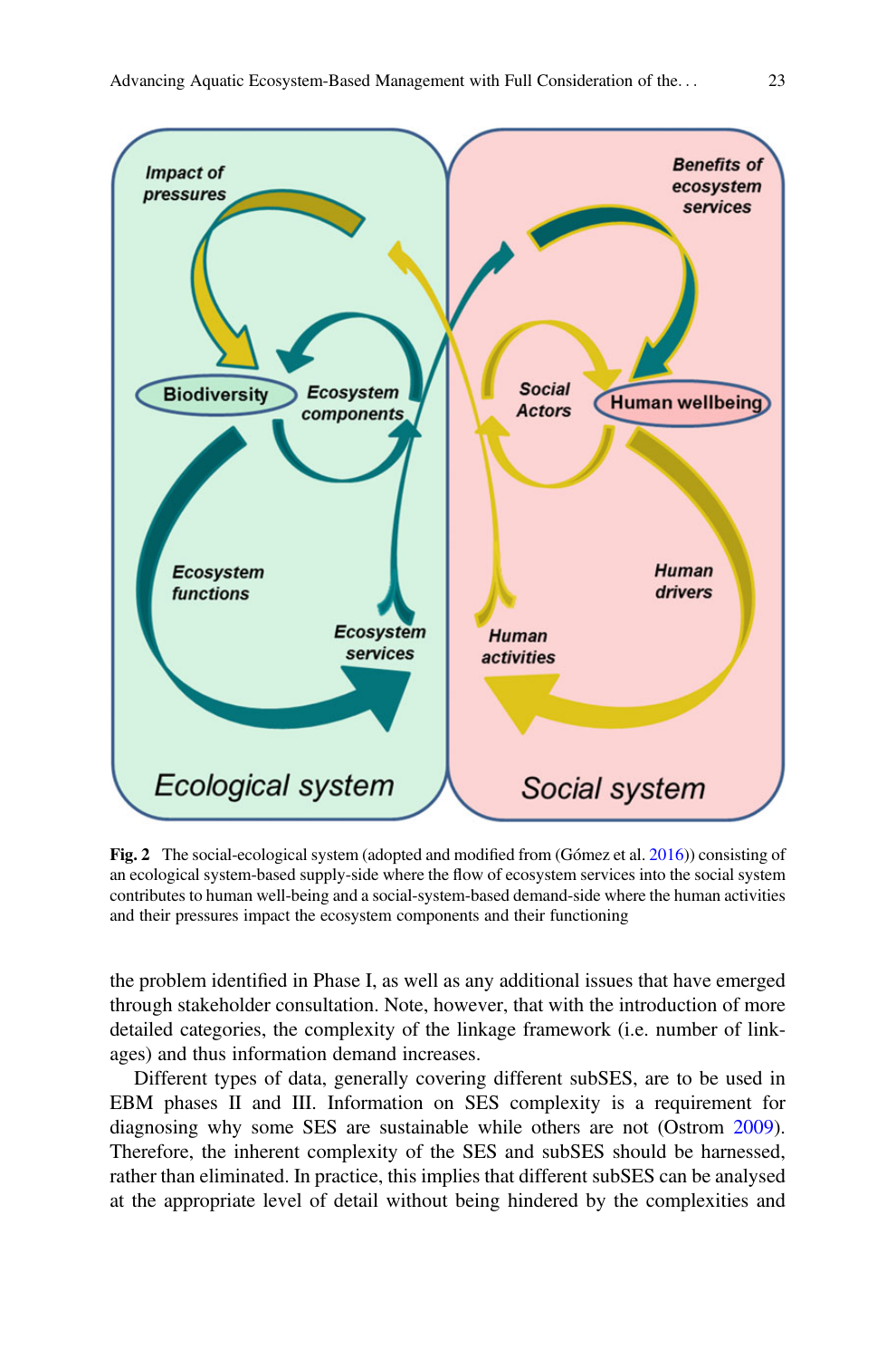requirements of the full SES. At the same time the full SES, in which this subset operates, helps with interpretation of the outputs and their communication to stakeholders.

Table [1](#page-8-0) provides a suite of system-oriented criteria to determine the suitability of the (sub)SES knowledge base to describe the ecological system and guide EBM. A similar list of process-oriented criteria for the social system is given in Table [2](#page-10-0). As IEA/EBM is supposed to be an adaptive process, the aim is to gradually improve the knowledge base of the ecological system or the institutional set-up of the social system against those criteria in each of the subsequent iterations of the EBM cycle.

With the structure of the knowledge base established, we can consider the three IEA steps: (1) development of ecosystem indicators; (2) identification of reference levels; and (3) conducting risk analyses (Levin et al. [2014\)](#page-19-12). For risk analysis, we suggest to consider the Environmental Risk Assessment (ERA) approach, which distinguishes the different levels of risk analyses and classes of system complexity (Holsman et al. [2017](#page-18-13)). Level 1 of the ERA consists of a qualitative evaluation that is often based on expert opinion. Level 2 consists of semi-quantitative ERAs based on estimates of exposure and severity, and Level 3 consists of fully quantitative assessments based on a mechanistic understanding of the system (see Holsman et al. ([2017\)](#page-18-13) and Stelzenmüller et al. [\(2015](#page-19-13)) for additional examples). The complexity of the system can be described using three nested classes. Class 1 encapsulates the direct impact of a single pressure on a given social or ecological subject (e.g., bottom trawl fisheries catching cod). Class 2 measures the direct and indirect effects of a single pressure on multiple interacting subjects (e.g., fishing impacts on ecosystems as in (Hobday et al. [2011](#page-18-14))) or the effects of multiple pressures on a single subject. Class 3 refers to the direct and indirect effects of multiple interacting pressures on multiple interacting subjects (e.g., bottom trawl fishing, dredging and contaminants affecting the seabed habitats and the fish foraging there).

It is important to distinguish between the overall, less detailed ERA of the whole SES and the detailed ERAs conducted on the subSES. Within the overall ERA of the whole SES, the qualitative or semi-quantitative ERAs of the full SES (i.e., Class 3) can be used to identify the linkages that introduce the greatest risk to the ecosystem (aligned to the threats in Phase I). These Level 1 or 2 ERAs are primarily aimed at guiding decision makers on which sector-specific management measures to focus (Cormier et al. [2017\)](#page-17-1).

The levels of risk analyses and classes of system complexity described above determine the type of ERA required. Formal description of the SES, through a linkage framework, can provide further characterisation of the classes. This linkage framework can then also be used to assess the quality of the ERA for each level of the analytical tools. Ultimately, the aim is to advance from a qualitative ERA towards an increasingly quantitative ERA that is more elaborate and realistic in terms of the 'reciprocal and cumulative interactions among multiple (interacting) pressures and multiple interacting subjects' (Holsman et al. [2017\)](#page-18-13) that make up the full SES. Distinguishing the subSES and the full SES, each with complementary ERAs can reduce the level of complexity in order to ensure salient information into the policy cycle (Folke et al. [2005;](#page-18-1) Biggs et al. [2015](#page-17-8)).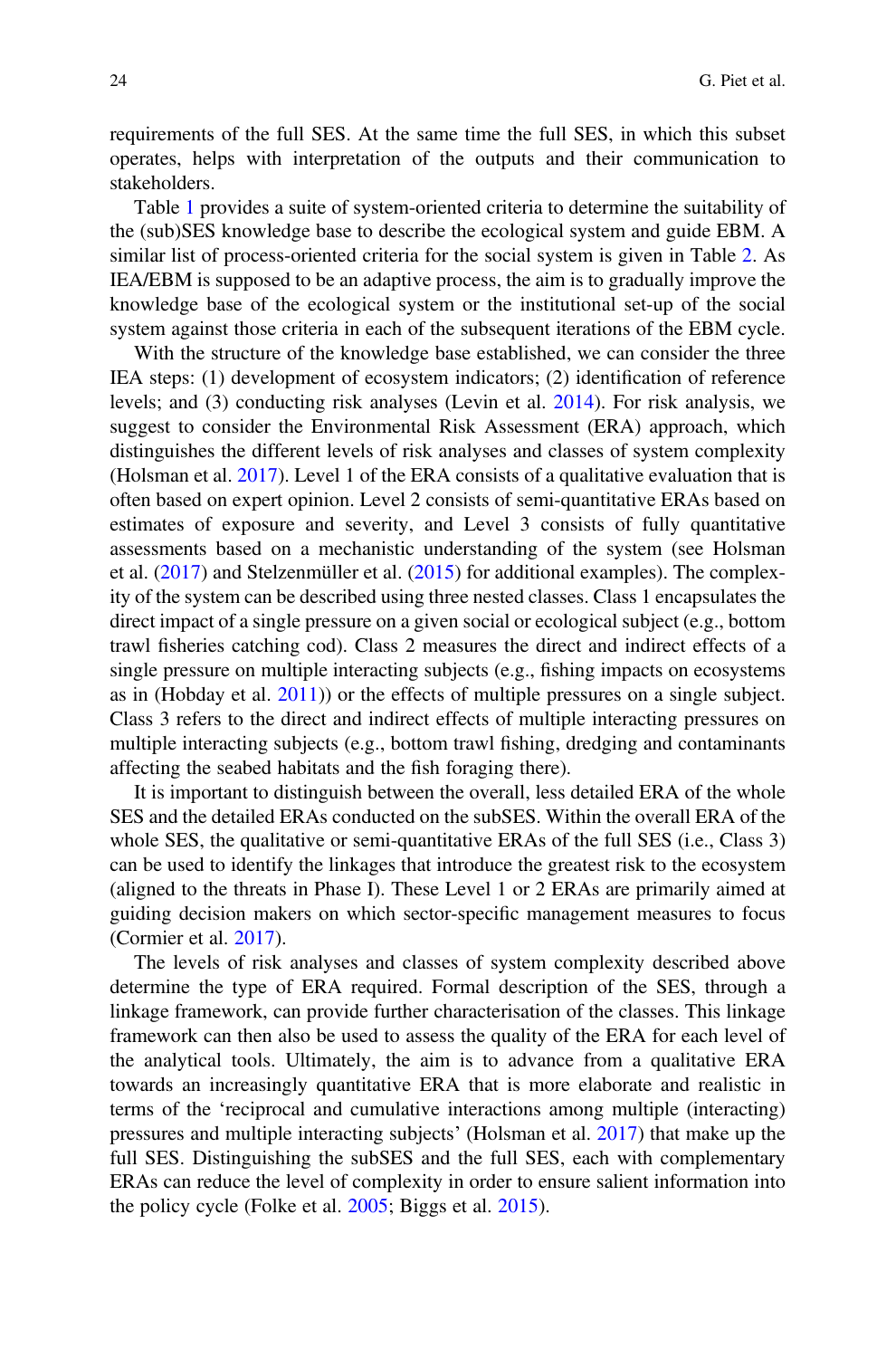<span id="page-8-0"></span>Table 1 Ecological EBM criteria based on the EBM principles in Long et al. ([2015\)](#page-19-0) for assessing the knowledge base of the ecological part of the social-ecological system (SES) and hence the core sustainability SES subsystems: resource systems and resource units (Ostrom [2009\)](#page-19-6). Guidance is provided to assess to what extent the knowledge base has advanced in order to support EBM. Links to other criteria in this table or Table [2](#page-10-0) are in italics

| EBM criteria                                 | Generic assessment guidance and considerations                                                                                                                                                                                                                                                                                                                                                                                                                                                                                                                                                                                                                                                                                                              |
|----------------------------------------------|-------------------------------------------------------------------------------------------------------------------------------------------------------------------------------------------------------------------------------------------------------------------------------------------------------------------------------------------------------------------------------------------------------------------------------------------------------------------------------------------------------------------------------------------------------------------------------------------------------------------------------------------------------------------------------------------------------------------------------------------------------------|
| Ecological integrity and<br>biodiversity     | This can be achieved by defining and conserving a diversity of<br>species traits or functional groups that support the integrity of the<br>ecosystem, or check the three aspects: variety; balance; and dis-<br>parity. Are these explicitly considered in the knowledge base?<br>The ecological structural components determine the functioning<br>of the ecological system. Hence the link to the 'Consider eco-<br>system connections' criterion: a knowledge base that covers more<br>relevant components or detail is better.                                                                                                                                                                                                                          |
| Consider ecosystem<br>connections            | This is determined by the ecological part of the SES (e.g., by<br>mapping critical connections) and is linked to the 'Ecological<br>integrity and biodiversity' criterion as more components and/or<br>detail increase this aspect (e.g., in terms of taxa considered in the<br>food web) this can be improved with an indication of the impor-<br>tance of a connection (e.g., pressure-state relationships, predator-<br>prey relationships). Knowledge on the ecological functioning of<br>the ecological structural components determines the provisioning<br>of ecosystem services which contribute to human well-being and<br>as such can be incorporated into (economic) markets.                                                                    |
| Account for dynamic nature<br>of ecosystems  | Variation in the ecological part of the SES (e.g., due to pertur-<br>bations) should be considered. Longer time-series are better.<br>Question the assumption of perfect foresight. Include exogenous<br>scenarios of socio-economic drivers or environmental change<br>(e.g., climate scenarios). Strengthen feedbacks that maintain<br>desired regimes, break or disturb feedbacks that maintain<br>undesired regimes; look for non-linearity in the system as these<br>are often the cause for the dynamic nature.                                                                                                                                                                                                                                       |
| Acknowledge uncertainty                      | This requires transparency on the quality of the knowledge base<br>which could be reflected, for example, through the assessment of<br>uncertainties, reporting of crucial (model) assumptions and con-<br>fidence intervals in the output. Uncertainty is inherent to complex<br>adaptive systems (such as the marine) and their management. In<br>addition to the known unknowns (e.g., lack of historic data of<br>species), complex systems come with new uncertainties that<br>cannot be tackled through standard sensitivity analysis (Polasky<br>et al. 2011). The social EBM criteria 'Adaptive management' and<br>'stakeholder participation' (see Table 2) become increasingly<br>important if uncertainty in the current knowledge base is high. |
| Appropriate spatial and tem-<br>poral scales | What are the appropriate spatial and temporal scales of the (eco)<br>system? For example, resolution of spatial grid and temporal units<br>(e.g., years, months). Which scales to consider? Not just spatial/<br>temporal but also in different domains (e.g., ecological, jurisdic-<br>tional, administrative or political). Use a systems framework to<br>address relevant scales and how they interact. Assessment should<br>occur at the ecosystem scale. If other scales are relevant and do<br>not match with the ecosystem scale this needs to be identified.                                                                                                                                                                                        |

(continued)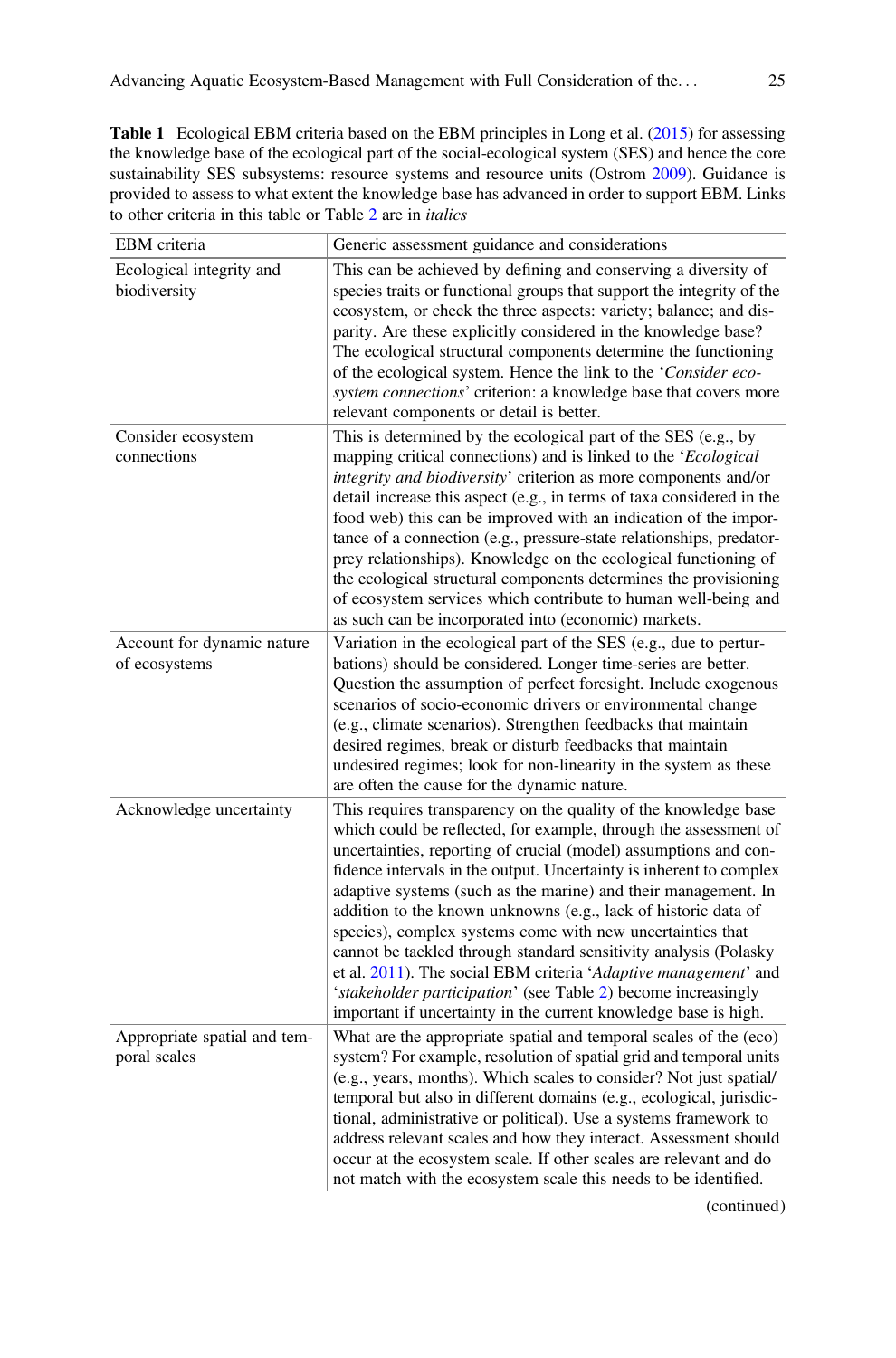| EBM criteria                | Generic assessment guidance and considerations                                                                                                                                                                                                                                                                                                                                                                                                                                                                                                              |  |  |
|-----------------------------|-------------------------------------------------------------------------------------------------------------------------------------------------------------------------------------------------------------------------------------------------------------------------------------------------------------------------------------------------------------------------------------------------------------------------------------------------------------------------------------------------------------------------------------------------------------|--|--|
| Distinct boundaries         | Acknowledge boundaries and thus the fluxes and influences from<br>outside of the boundaries of the ecosystem. Consider both juris-<br>dictional boundaries as well as ecosystem boundaries (see<br>Appropriate Spatial and Temporal Scales). Are transboundary<br>issues considered? For example: Terrestrial run-off into rivers and<br>lakes or inflow of rivers into the coastal/marine ecosystem. The<br>definition of boundaries should allow the adaptation of institu-<br>tions in a good social-ecological fit (see <i>recognise coupled SES</i> ). |  |  |
| Recognise coupled SES       | Are all relevant flows considered between the social and the<br>ecological system that make up the SES? How many linkages, or<br>how much of the activities, pressures, ecosystem components and<br>the ecosystem services they provide is covered in the subSES<br>(used in the management strategy evaluation) compared to the full<br>SES. Is it understood how these link to the actors that drive the<br>relevant social processes (see Table 2)?                                                                                                      |  |  |
| Consider cumulative impacts | Apply an integrated perspective, including all relevant activities<br>and their pressures acting on the ecosystem (see <i>recognise</i><br><i>coupled SES</i> ). Consider whether synergistic or antagonistic<br>cumulative effects apply (Crain et al. 2008).                                                                                                                                                                                                                                                                                              |  |  |

Table 1 (continued)

## 2.3 Phase III: Planning of EBM

This phase should result in a comprehensive EBM plan that can mitigate the threats and achieve the policy objectives identified in Phase I. In building a comprehensive EBM plan, the Phase II knowledge base is used to first guide the design of the EBM plan, and then evaluate the plan's potential performance before implementation in Phase IV.

Most examples of management plans have focused on ecological outcomes (e.g., Rademeyer et al. [2007](#page-19-14); Ansong et al. [2017;](#page-16-0) Samhouri et al. [2014\)](#page-19-11). Since EBM is concerned with the management of SES, the EBM plan that is developed and tested in this phase should cover both the ecological and social components of the system. To that end, the EBM plan consists of two interconnected, structured, yet differentiated sets of decisions, management measures, and policy instruments, each pri-marily addressing a specific aspect of the SES (see Fig. [3\)](#page-12-0):

- Management measures are integrated into a Programme of Measures, a combined set of actions aimed at achieving environmental objectives and thus to enhance and protect the ecological system. Potential management measures can be classified according to the three ISO 31,000 risk management categories: prevention; mitigation; and recovery controls (Cormier et al. [2013](#page-17-15), [2018](#page-17-16)) that can be aligned to the EBM management measure typology outlined in Piet et al. ([2015\)](#page-19-9), depending on where in the linkage framework the measure intervenes.
	- Prevention controls manage the causes of the risk and are aimed at the human activity and/or the pressure. Examples are input control (e.g., scrapping schemes to reduce the capacity of the fishing fleet), output controls that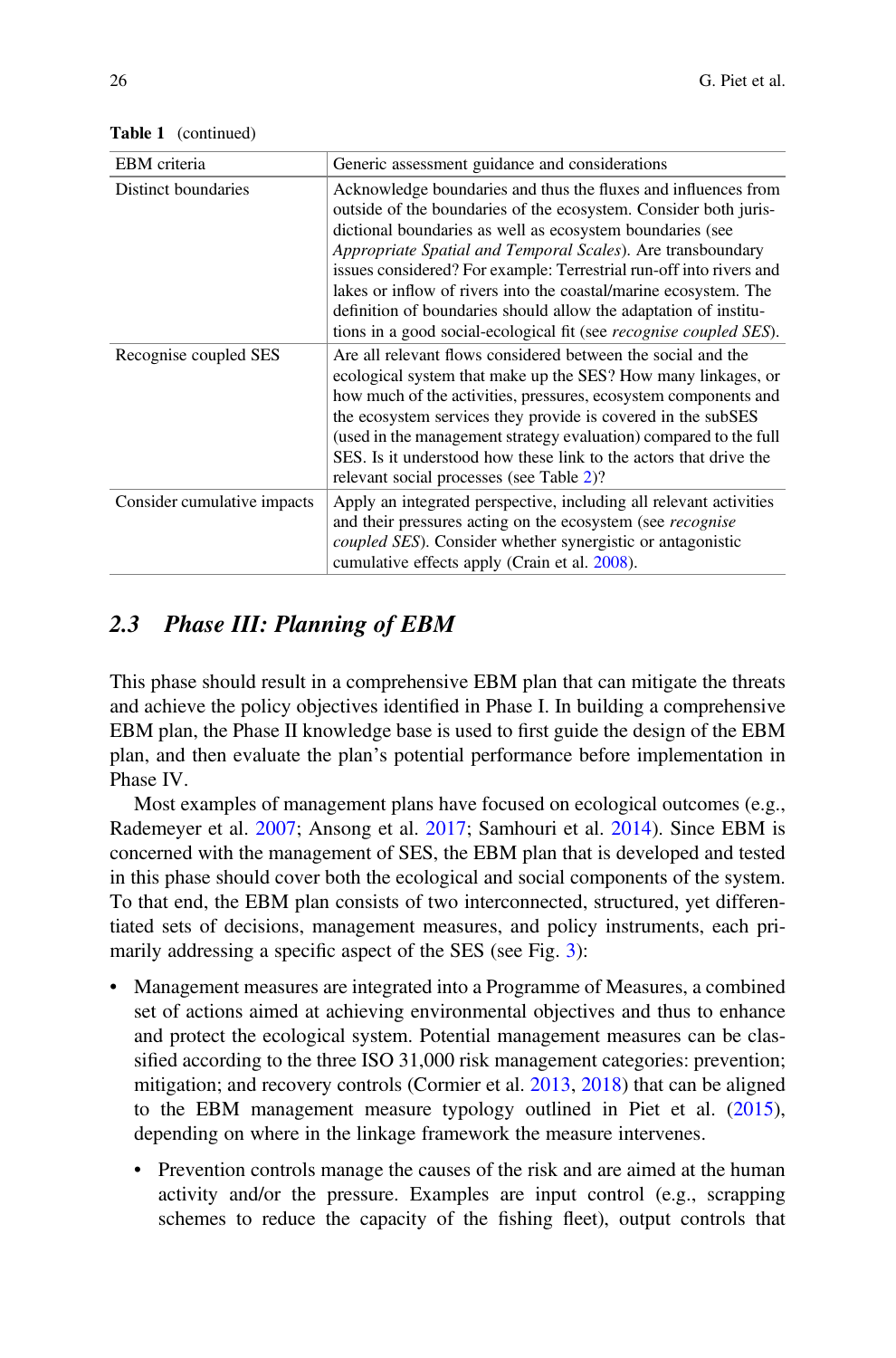<span id="page-10-0"></span>Table 2 Social EBM criteria for assessing the knowledge base of the social part of the socialecological system (SES) and hence the core sustainability SES subsystems: governance systems and users (Ostrom [2009\)](#page-19-6). These criteria are based on the key EBM principles identified by Long et al. ([2015\)](#page-19-0) and link to the relevant governance actors. Guidance is provided to assess to what extent the institutional set-up and its governance processes can support EBM. Links to other criteria in this table or Table  $1$  are in *italics* 

| EBM criteria                   | Actors     | Generic assessment guidance and considerations                                                                                                                                                                                                                                                                                                                                                                                                                                                                                                                                                                                                                                                                                                                 |
|--------------------------------|------------|----------------------------------------------------------------------------------------------------------------------------------------------------------------------------------------------------------------------------------------------------------------------------------------------------------------------------------------------------------------------------------------------------------------------------------------------------------------------------------------------------------------------------------------------------------------------------------------------------------------------------------------------------------------------------------------------------------------------------------------------------------------|
| Use of scientific<br>knowledge | Science    | This includes the scientific use of all types of knowledge<br>including local knowledge, traditional knowledge or citi-<br>zen science. Has the knowledge been produced according<br>to the scientific standards? Is the methodology appropri-<br>ate? Are procedures transparent? Peer-reviewed? Is there<br>consensus on the quality of the available (scientific)<br>knowledge? This requires both the interaction between<br>scientists and decision-makers to foster salience in scien-<br>tific input as well as the interaction between scientists and<br>other actors to foster credibility in knowledge production<br>(see Röckmann et al. $2015$ ). Ultimately the outcome of the<br>process should be perceived as evidence-based.                  |
| Inter-disciplinarity           |            | Was the appropriate expertise in terms of relevant disci-<br>plines applied when producing the knowledge? Can<br>stakeholder knowledge be integrated? The aim is to pro-<br>gress from multi- to inter- to transdisciplinary science. See<br>Stakeholder Involvement.                                                                                                                                                                                                                                                                                                                                                                                                                                                                                          |
| Stakeholder<br>involvement     |            | Science could benefit from knowledge available with<br>other stakeholders, notably the business sector. Stake-<br>holders can play a role in providing knowledge (see 'Use<br>of Scientific Knowledge') collecting data (monitoring;<br>cooperative research). The feedback of stakeholders on<br>making choices under uncertainty is also important. Reed<br>(2008) identifies eight best practices that improve the<br>quality and effectiveness of stakeholder participation.                                                                                                                                                                                                                                                                               |
| Integrated<br>management       | Management | In this context integrated can be interpreted as cross-<br>sectoral, inter-disciplinary and/or holistic (i.e.,<br>encompassing the whole SES). Which of these (or other)<br>perspectives are incorporated into the management pro-<br>cess? Compliance of the SES aspect Human activities and<br>their pressures is a requirement. The Decision-making<br>across administrative boundaries is tightly linked to the<br>Distinct boundaries criterion where jurisdictional bound-<br>aries may be different from ecosystem boundaries. Build-<br>ing resilience requires a governance capable of balancing<br>heterogeneity, redundancy, modularity and connectivity at<br>Appropriate temporal and spatial scales (Elmhirst et al.<br>2009; Levin et al. 2013) |
| Adaptive<br>management         |            | The management should be adaptive as it needs to deal<br>with the inherent uncertainty of EBM. Learning-by-doing<br>is needed when outcomes of decisions are uncertain<br>because of complex system dynamics. This is linked to<br>ecological EBM criteria: Acknowledge uncertainty,<br>Account for dynamic nature of ecosystems and                                                                                                                                                                                                                                                                                                                                                                                                                           |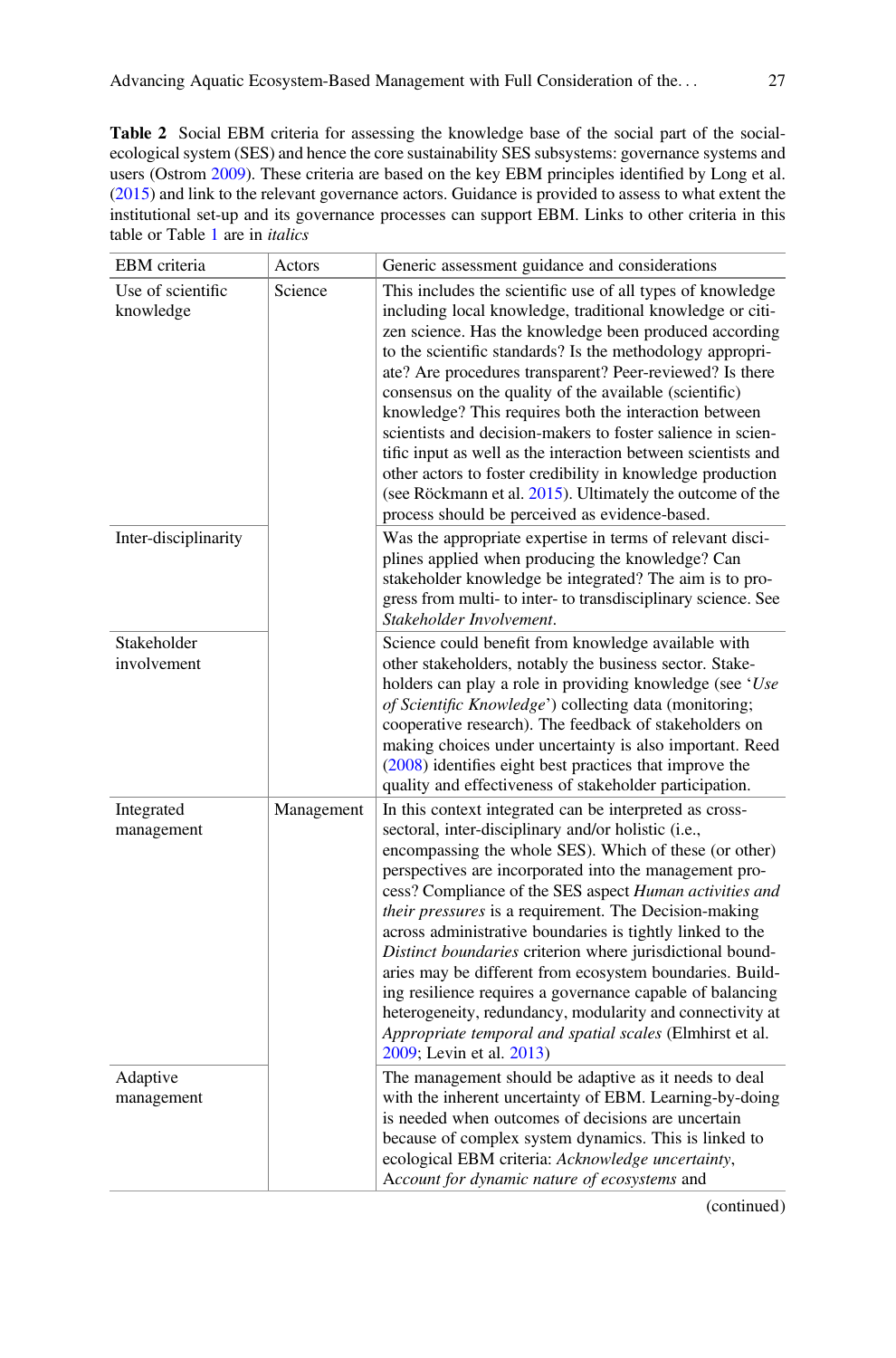|  | <b>Table 2</b> (continued) |
|--|----------------------------|
|--|----------------------------|

| EBM criteria                          | Actors           | Generic assessment guidance and considerations                                                                                                                                                                                                                                                                                                                                                                                                                                                                                                                                                                                                                                                                                                   |
|---------------------------------------|------------------|--------------------------------------------------------------------------------------------------------------------------------------------------------------------------------------------------------------------------------------------------------------------------------------------------------------------------------------------------------------------------------------------------------------------------------------------------------------------------------------------------------------------------------------------------------------------------------------------------------------------------------------------------------------------------------------------------------------------------------------------------|
|                                       |                  | Appropriate monitoring. Rather than choosing optimal<br>paths and decision rules in a deterministic framework,<br>facing current risks and considerable uncertainties requires<br>governance frameworks able to adapt to the multiple cir-<br>cumstances that may prevail in the foreseeable future.                                                                                                                                                                                                                                                                                                                                                                                                                                             |
| Apply the precau-<br>tionary approach |                  | Does the institutional set-up allow the application of the<br>precautionary approach? This requires compliance to the<br>SES aspect Changes and Uncertainty.                                                                                                                                                                                                                                                                                                                                                                                                                                                                                                                                                                                     |
| Stakeholder<br>involvement            |                  | Managers depend on the input from science but could<br>benefit from knowledge available with other stakeholders,                                                                                                                                                                                                                                                                                                                                                                                                                                                                                                                                                                                                                                 |
|                                       |                  | notably the business sector. Also, the feedback of stake-<br>holders on making choices (or co-decision making) under<br>uncertainty is important. As compliance of the SES aspect<br>is a requirement; stakeholder involvement in policy<br>implementation can be instrumental.                                                                                                                                                                                                                                                                                                                                                                                                                                                                  |
| Appropriate<br>monitoring             |                  | A requirement of Adaptive management is adequate<br>monitoring. The quality of the monitoring is reflected in<br>the proportion of the relevant components of the SES for<br>which sufficient data is collected at appropriate spatio-<br>temporal scale and the level of uncertainty to allow sci-<br>entific knowledge to guide informed decision-making.<br>Monitoring programs can be developed in collaboration<br>with the other stakeholders, i.e. multi-sector actor resulting<br>in cooperative research.<br>The monitoring data should be transformed into salient<br>and legitimate scientific knowledge to guide informed<br>decision-making. The degree to which that actually occurs<br>needs to increase in order to advance EBM. |
| Decisions reflect<br>societal choice  | Policy<br>making | Specifying clear goals increases efficiency and efficacy of<br>the MSP process and allows the identification of potential<br>trade-offs of proposed management strategies. Specify<br>what trade-offs should be considered, e.g. amongst stake-<br>holders, or between short- and longer-term benefits.<br>'Stakeholder involvement' is required specifically in order<br>to make decision-making inclusive and reflect societal<br>choice (i.e., legitimacy).                                                                                                                                                                                                                                                                                   |
| Stakeholder<br>involvement            |                  | For rationale see Röckmann et al. (2015). Check if the<br>'typology of eight levels of participation' (Reed 2008) is<br>applied. The degree of stakeholder interaction should be<br>appropriate for the specific context. Also, the feedback of<br>stakeholders on making choices (or co-decision making)<br>under uncertainty is important. Is there information on<br>compliance? Stakeholder involvement in decision making<br>can be instrumental to ascertain compliance.                                                                                                                                                                                                                                                                   |
| Sustainability                        |                  | All three pillars of sustainability (i.e., ecological, eco-<br>nomic and social) should be considered in the trade-offs<br>informing the decision-making process.                                                                                                                                                                                                                                                                                                                                                                                                                                                                                                                                                                                |
| Stakeholder                           | All resource     | The participation and involvement of all the resource users                                                                                                                                                                                                                                                                                                                                                                                                                                                                                                                                                                                                                                                                                      |
| involvement                           | users            | is the backbone of a successful EBM process. This may be                                                                                                                                                                                                                                                                                                                                                                                                                                                                                                                                                                                                                                                                                         |

(continued)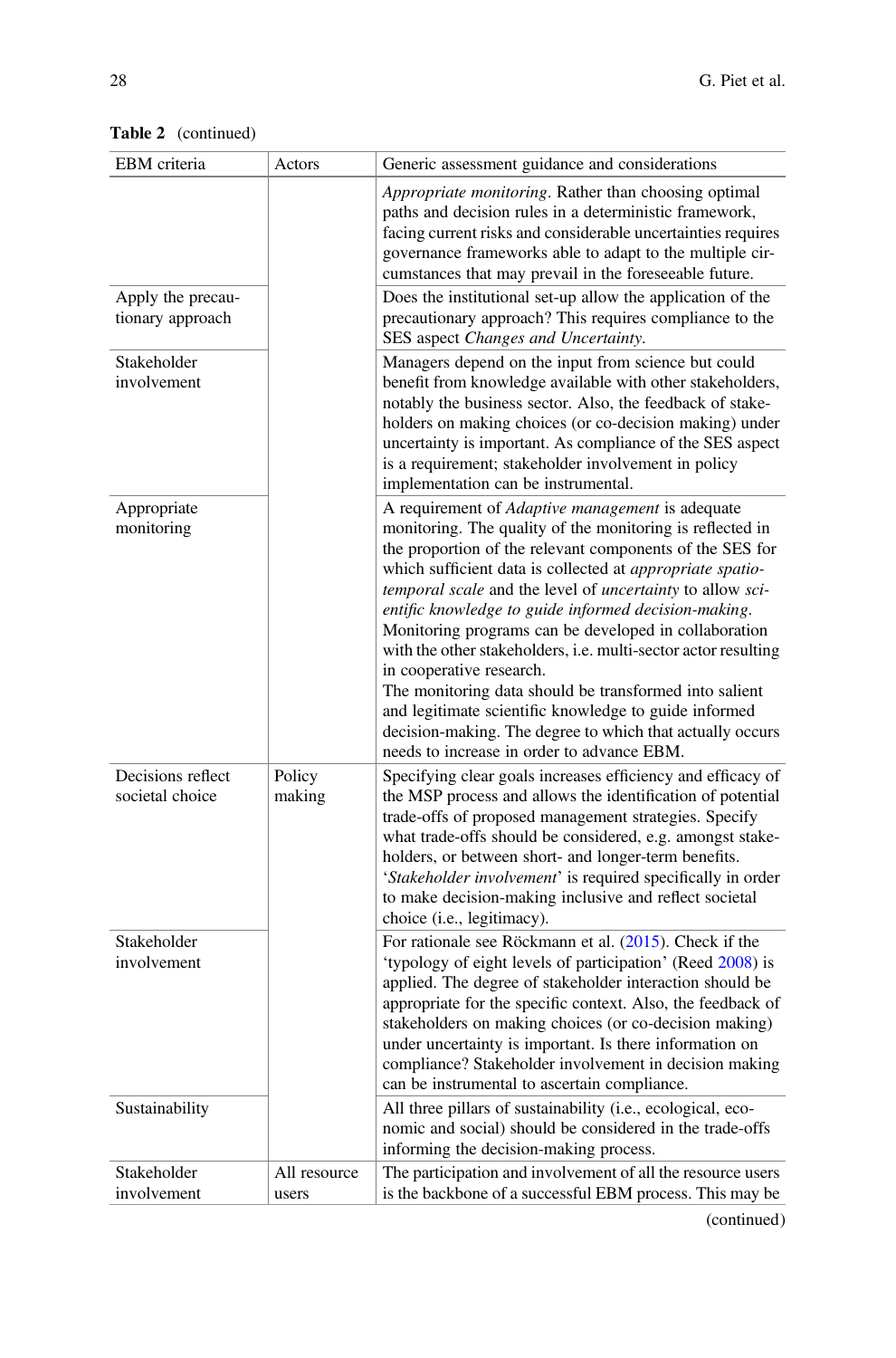| EBM criteria | Actors | Generic assessment guidance and considerations                                                                                                                                                                                                                                                                                                                                                                                                                                                                                                                                                                                                                                                                                                                                                                                                                                                                |
|--------------|--------|---------------------------------------------------------------------------------------------------------------------------------------------------------------------------------------------------------------------------------------------------------------------------------------------------------------------------------------------------------------------------------------------------------------------------------------------------------------------------------------------------------------------------------------------------------------------------------------------------------------------------------------------------------------------------------------------------------------------------------------------------------------------------------------------------------------------------------------------------------------------------------------------------------------|
|              |        | through a top-down process initiated by the government or<br>a bottom-up process where the users self-organize. In case<br>of a top-down process stakeholder participation should<br>reflect and be based on all sectors which are affected by the<br>plan, local community actors and environmental<br>non-governmental organizations (NGOs) in addition to the<br>stakeholder groups specifically mentioned (i.e., science,<br>policy makers and managers). This to ascertain all relevant<br>societal claims, values and relevant aspects and impacts<br>can be considered in the process and involved at each<br>stage and that implementation and monitoring of strategies<br>are effectively done.<br>The likelihood of self-organization of the users to achieve<br>a sustainable SES was found to depend on several aspects<br>of the SES covered by the other EBM criteria, see (Ostrom<br>$2009$ ). |

<span id="page-12-0"></span>

Fig. 3 Diagram explaining the elements that make up an ecosystem-based management plan.  $PI = Policy$  Instruments,  $M =$  Management Measure,  $MS =$  Management Strategy

prevent the pressure from entering the system (e.g., catch controls in fisheries) or spatial- and/or temporal distribution controls (e.g., marine protected areas or real-time closures).

• Mitigation and recovery controls are implemented to reduce the likelihood and magnitude of each consequence as a result of the risk event occurring. We distinguish mitigation controls that target the pressure once it is present in the system (e.g., beach cleaning after oil spills) and recovery controls targeting the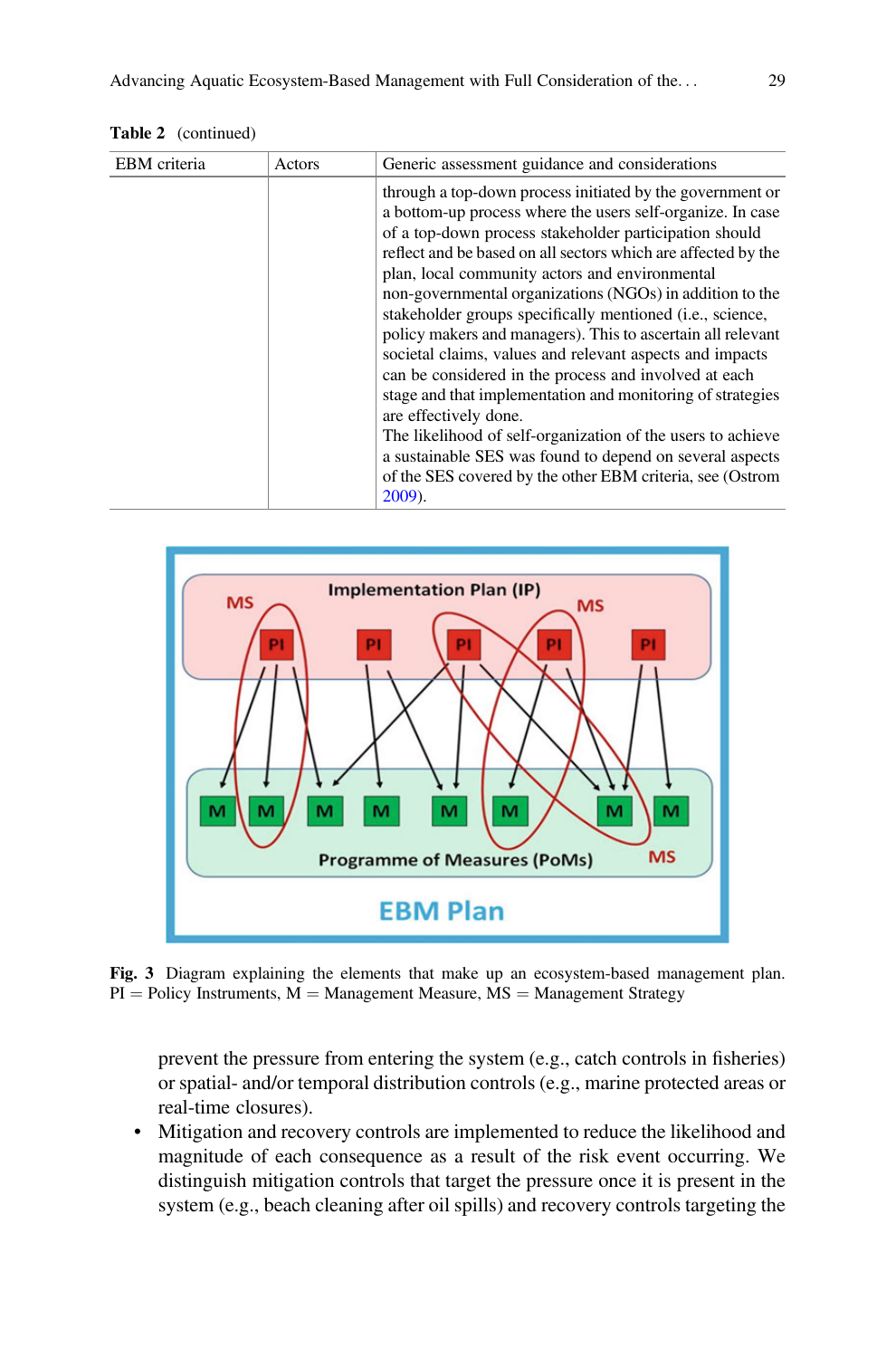ecosystem component (state) that is impacted (e.g., habitat restoration or stocking programs). For both mitigation controls there may be a lag in the response depending on the persistence of the pressure or the resilience of the species. For recovery controls, the lag is only determined by the resilience. The choice of the type of management measure thus determines the time horizon when results can be expected.

- Policy instruments are integrated into an Implementation Plan. This consists of all the arrangements or reforms that are required in the governing system (as part of the social system) for the implementation of the Programme of Measures and the overall performance of the full EBM plan. The following types of policy instruments can be distinguished (see Lago et al. [2015;](#page-18-16) Frelih-Larsen et al. [2016](#page-18-17)):
- Legislative instruments, including various (inter)national conservation laws or regulations
- Regulatory instruments, including the setting of targets or standards aimed at maintaining a certain level of environmental quality, prohibits (i.e., bans) or allows (i.e., permits) an individual or business to perform certain acts, or to have a certain portion (or amount) of a product
- Economic instruments such as pricing mechanisms (e.g., tariffs, taxes and charges, trading of permits), payments, or liability schemes
- Instruments involving information, awareness-raising, and public engagement such as training and qualifications (e.g., obtaining certificates or proof of qualification) related to environmental protection, public information programs, stakeholder and public participation, or innovation groups that aim to build capacity and knowledge about a particular environmental, economic, or practical issue
- 'Nudges' are possible alternatives to the instruments mentioned above, whereby the behaviour of actors (e.g., industry, civilians) is influenced (or nudged) towards the preferred choice via positive reinforcement and indirect suggestions such as changing the default option in a form (Valatin et al. [2016\)](#page-20-4)
- Monitoring and research aimed at improving the SES knowledge base. This may include the collecting of additional data or developing an understanding on specific gaps that may correspond to specific nodes or linkages in the linkage framework that hampered this EBM cycle but may be useful in the next EBM cycle.

The design step of the EBM plan commences with the selection of appropriate candidate management measures. This is guided by the ERA, which identifies the linkages contributing most to environmental impact risk indicating the potential management measures following the approach developed by Piet et al. ([2015\)](#page-19-9). Those candidate management measures should cover all the major threats and are considered most likely to reduce the environmental impact risk. A pre-screening exercise using the '10-tenets of adaptive management' (Barnard and Elliott [2015](#page-16-2)) may be conducted to ascertain *a priori* that all possible issues are considered that may prevent the success of management measures or policy instruments. Failure to comply to any one of the tenets should be reason to re-consider a particular management measures or policy instrument. By applying these tenets as screening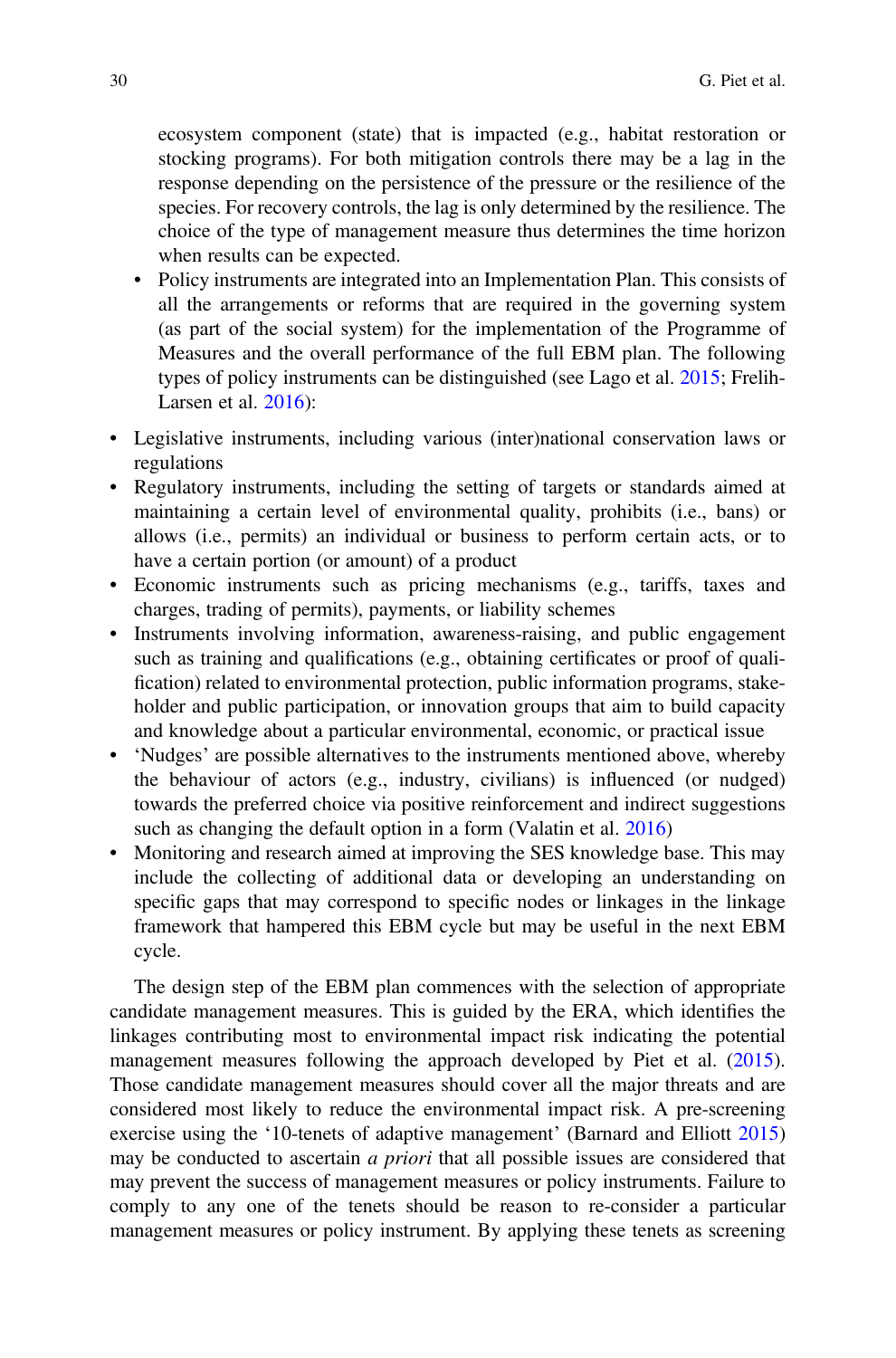criteria for the list of potential issues, those issues that do not tie directly to a tenet, should be removed from further testing in the evaluation step.

In this evaluation step, the future performance of an alternative EBM plan is compared to that of the existing (e.g. baseline, business-as-usual) management plan. Both the alternative and baseline management plans may result in different outcomes depending on exogenous drivers (e.g., socio-economic or climate scenarios). For the evaluation of the alternative EBM plan(s) against baseline, we propose three outcome-oriented criteria:

- Effectiveness: Does the plan achieve the pre-determined target? This is what usually constitutes effective evaluation of a management strategy (see Punt et al. [2016](#page-19-17) for best practices) and involves the simulation of specific indicator trajectories with their error distributions relative to policy targets (e.g. fishing mortality indicator relative to the target of Maximum Sustainable Yield). Effectiveness of an individual measure, or of a programme of measures, along with its implementation plan, is defined by the contribution it makes to bridge the information gap between understanding baseline conditions and target conditions.
- Efficiency: Is the plan conducive to enhance human wellbeing? This refers to the capacity of citizens and social institutions to take advantage of existing opportunities (as determined by technology, resource endowments and actual availability, physical and human capital, etc.) to improve human wellbeing in a sustainable way. It is a concept that applies to the users of a particular service (i.e., those who may have the opportunity to utilise the service without making anyone else worse off), the stakeholders in a particular decision context (i.e., who may have the option to cooperate in the preservation of a resource and share the benefits amongst them), or the government (i.e., who may have the possibility of improving the environment without worsening opportunities in terms of economic activities). This criterion is ultimately an assessment of sustainable development, where each generation should aim at improving its wellbeing within the available opportunities as long as this does not compromise the options available to future generations. The benefits and costs are defined as any positive or negative impacts on human wellbeing, irrespective of whether the affected individuals are aware of them, or whether they can be valued through market prices or any other ad-hoc valuation exercise. When comparing benefits and costs, the issue is that costs are often monetised and are relatively certain, whereas benefits may be difficult to monetise and are definitely more uncertain (though mostly just as real).
- Equity: Are the benefits being shared in a socially just way? The distribution of benefits and costs across stakeholders must be perceived as fair. Besides the contribution of the EBM plan, to social equity, the legitimacy of the EBM plan requires the perception that its consequences are fairly distributed among the affected parties both in the present as well as the future (i.e., intergenerational equity).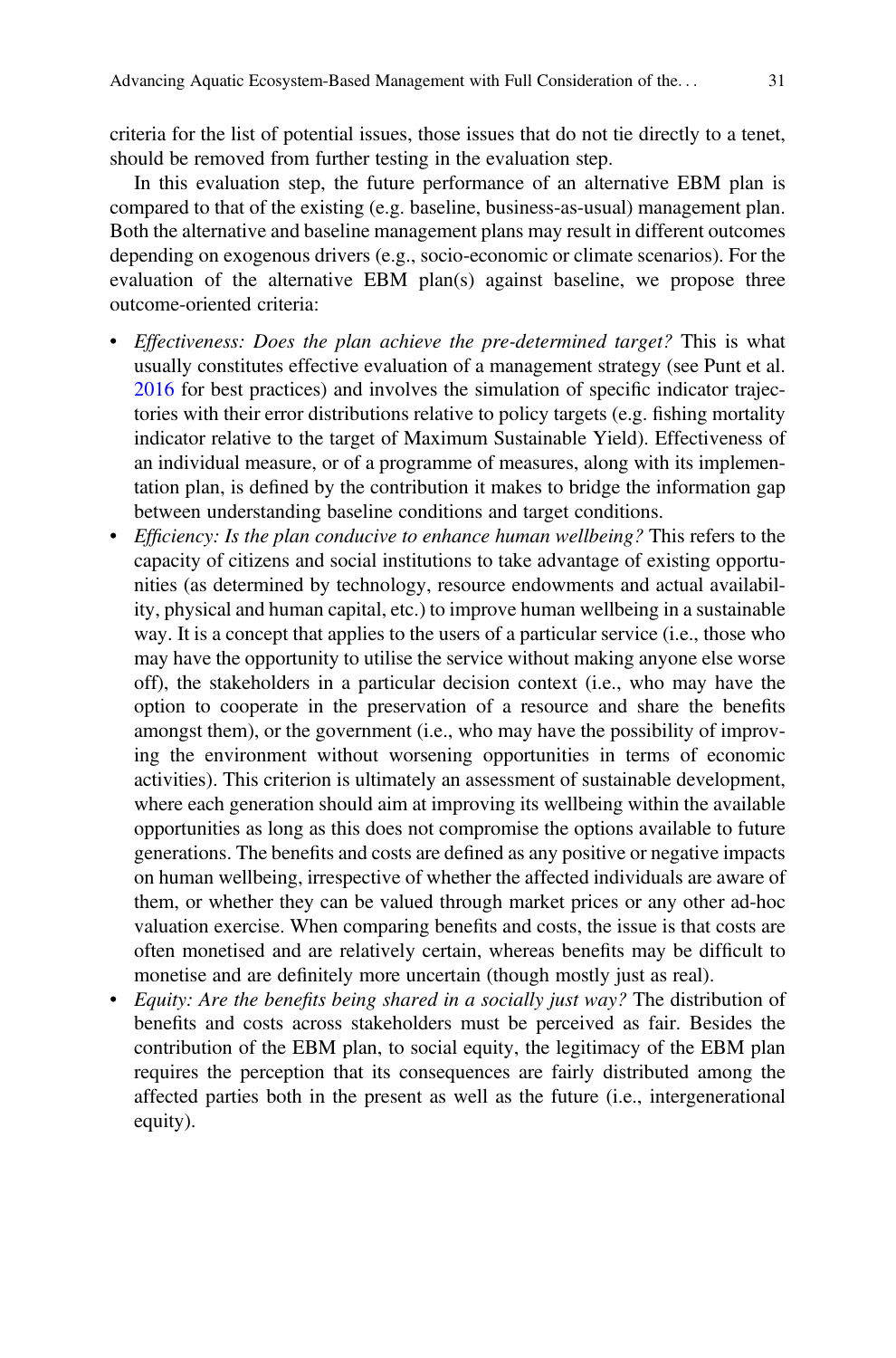#### 2.4 Phase IV: Implementation, Monitoring and Evaluation

This is the phase where EBM becomes operational based on the planning in the previous phases. According to Cormier et al. ([2017\)](#page-17-1), it is the competent authorities of specific sectors that are accountable to implement the measures that are designed to manage their specific operations. The role of science is to: (1) inform those sectorspecific authorities on the detail of the measures before implementation; as well as (2) design the monitoring programs; and (3) conduct and inform the subsequent evaluation of the performance of those measures after implementation. The performance is evaluated testing indicators against a benchmark as a measure of achieving an objective. When the benchmark is not met, the goals and objectives needs to be re-examined and/or the management regime re-assessed (Behn [2003](#page-17-18); Poister et al. [2010\)](#page-19-18) in phases I and III of the next EBM cycle.

While a monitoring program is primarily intended to assess the status of the SES and the performance of the EBM plan, it can also feed relevant information into the knowledge base and hence need to be aligned with system-oriented criteria of Table [1](#page-8-0). The implementation of any future alternative EBM plan is determined by the governance context and the institutional processes captured in the Phase II knowledge base with the process-oriented criteria in Table [2.](#page-10-0) The performance of the EBM plan can then be used to guide the planning (Phase III) in the next EBM cycle, which builds on the previous EBM plan by adopting those management measures or policy instruments that performed well, and modifying or replacing those that failed. Incorporating the feedbacks from Phase IV and integrating it into the next EBM cycle is crucial to a successful EBM process.

#### 3 Discussion and Conclusions

The EBM approach presented here is an attempt to combine or reconcile many existing concepts that describe the ecological system, the social (or socio-economic) system and EBM into a unifying approach with guidance on how to make it (more) operational in any aquatic ecosystem based on a diverse existing literature incorporating concepts from IEA, Marine Spatial Planning, ERA, resilience and CAS (Long et al. [2015;](#page-19-0) Cormier et al. [2017](#page-17-1); Levin et al. [2009b;](#page-19-10) Samhouri et al. [2014;](#page-19-11) Levin et al. [2009b;](#page-19-10) Samhouri et al. [2014](#page-19-11); Ansong et al. [2017](#page-16-0); Folke et al. [2010;](#page-18-2) Hagstrom and Levin [2017\)](#page-18-0). We have attempted to translate these concepts into concrete steps, identify issues for the practitioner to consider, give examples that provide the basis for a common framework, and suggest practical guidance for the incorporation and synthesis of interdisciplinary information on SES into practical and useful linkage frameworks for EBM plan development and implementation. One example of a practical application of this framework can be found in (Piet et al. [2019\)](#page-19-19).

Integrated ERAs have been included in environmental impact assessments for many decades but it was not until the work of Halpern et al. ([2008\)](#page-18-3) that the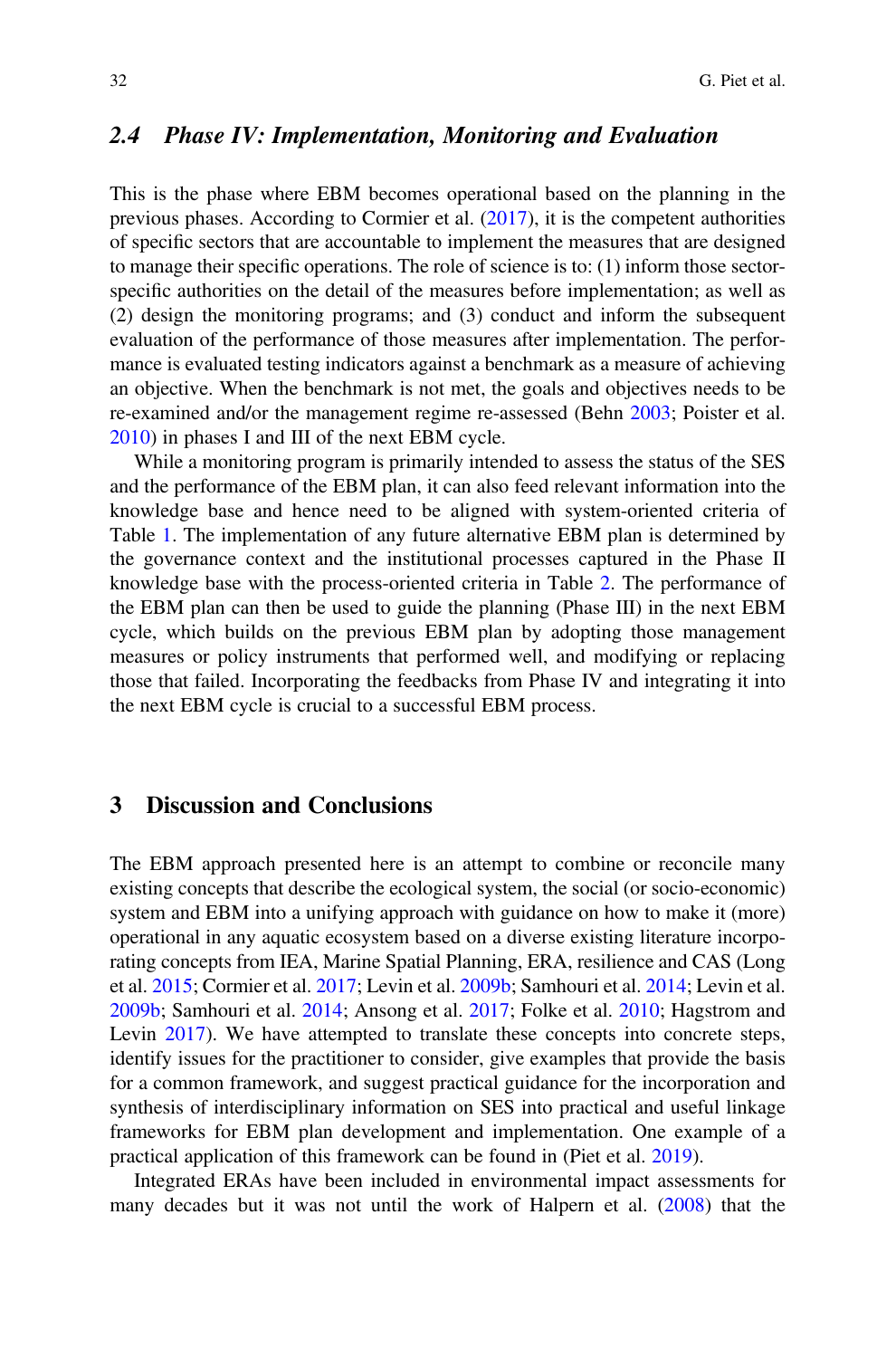cumulative effects of multiple stressors received much attention. Since then, many other such integrated assessments have taken place in marine waters (e.g., Coll et al. [2012;](#page-17-19) Knights et al. [2013;](#page-18-4) Korpinen et al. [2012](#page-18-18)) and are now also covering inland and transitional waters (e.g., Borgwardt et al. [2019](#page-17-12)). These integrated assessments all apply different methodologies which may differ on their ability to inform EBM and associated monitoring requirements (Borja et al. [2016](#page-17-20)). Even within a specific integrated assessment there are methodological choices to be made depending on the chosen subSES and/or the application of the ERA (Piet et al. [2017](#page-19-20)).

The EBM process consisting of four phases (I–IV) has been built around the SES concept that brings together the natural and social scientific disciplines involved in EBM. The contribution of this study to advance EBM occurs primarily in Phase II and Phase III. Advancements in Phase II consists of: (1) approaches to reduce a complex suite of SES to one or more focused subSES to avoid inaction from overwhelming complexity, a common problem when resolving wicked problems such as EBM; and (2) practical guidance based on key EBM principles (Long et al. [2015\)](#page-19-0) involving both the ecological system as well as the social system. Advancements in Phase III consists of the organizing the structure and typology of an EBM plan that is explicitly linked to both the ecological system as well as the social system. Even though the findings of this study are primarily relevant for the science domain, it explicitly acknowledges the interaction with wider society. This approach structurally incorporates consultation with other stakeholder groups in order to enhance the credibility in knowledge production and ascertain salient scientific input in the domain of policy-makers, decision-makers, and managers (Röckmann et al. [2015](#page-19-2)).

Despite the many issues that are still unresolved, this study provides the theoretical and conceptual basis to apply some of the methodological studies in this volume (Borgwardt et al. [2019](#page-17-12); Teixeira et al. [2019](#page-20-0)) in order to advance the implementation of EBM toward and achievement of policy objectives in support of the societal goals for our aquatic systems (see Piet et al. [2019](#page-19-19)).

Acknowledgement This project is part of the AQUACROSS project (Knowledge, Assessment, and Management for AQUAtic Biodiversity and Ecosystem Services aCROSS EU policies) funded by the European Union's Horizon 2020 research and innovation programme under grant agreement No 642317.

#### References

- <span id="page-16-1"></span><span id="page-16-0"></span>Aanesen, M., Armstrong, C. W., Bloomfield, H. J., & Röckmann, C. (2014). What does stakeholder involvement mean for fisheries management? Ecology and Society, 19(4), 35.
- <span id="page-16-2"></span>Ansong, J., Gissi, E., & Calado, H. (2017). An approach to ecosystem-based management in maritime spatial planning process. Ocean & Coastal Management, 141, 65-81.
- Barnard, S., & Elliott, M. (2015). The 10-tenets of adaptive management and sustainability: An holistic framework for understanding and managing the socio-ecological system. Environmental Science & Policy, 51, 181–191.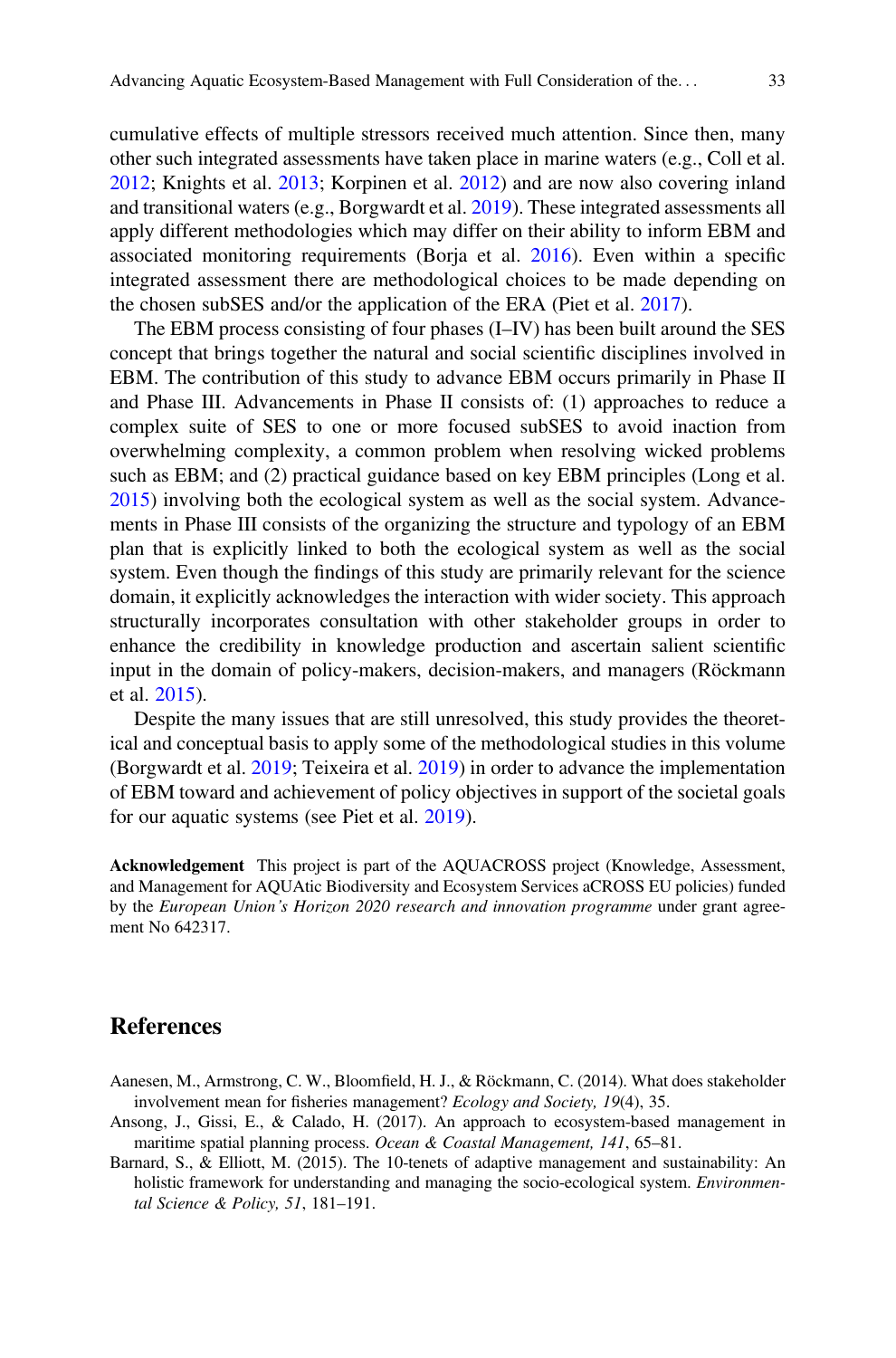- <span id="page-17-18"></span>Behn, R. D. (2003). Why measure performance? Different purposes require different measures. Public Administration Review, 63, 586–606.
- <span id="page-17-6"></span>Berkes, F. (2012). Implementing ecosystem-based management: Evolution or revolution? Fish and Fisheries, 13, 465–476.
- <span id="page-17-4"></span>Bianchi, G. (2008). The concept of the ecosystem approach to fisheries. In G. Bianchi (Ed.), FAO the ecosystem approach to fisheries (pp. 20–38, Chap. 2). Oxfordshire: CABI.
- <span id="page-17-8"></span>Biggs, R., Schlüter, M., & Schoon, M. L. (2015). Principles for building resilience: Sustaining ecosystem services in social-ecological systems (pp. 1–290).
- <span id="page-17-3"></span>Bissix, G., & Rees, J. A. (2001). Can strategic ecosystem management succeed in multiagency environments? Ecological Applications, 11, 570–583.
- <span id="page-17-0"></span>Borgström, S., Bodin, Ö., Sandström, A., & Crona, B. (2015). Developing an analytical framework for assessing progress toward ecosystem-based management. Ambio, 44, 357–369.
- <span id="page-17-12"></span>Borgwardt, F., Robinson, L., Trauner, D., Teixeira, H., Nogueira, A. J., Lillebø, A., Piet, G., Kuemmerlen, M., O'Higgins, T., McDonald, H., Arevalo-Torres, J., Barbosa, A. L., Iglesias-Campos, A., Hein, T., & Culhane, F. (2019). Exploring variability in environmental impact risk from human activities across aquatic realms. Science of the Total Environment, 652, 1396–1408.
- <span id="page-17-20"></span>Borja, A., Elliott, M., Andersen, J. H., Berg, T., Carstensen, J., Halpern, B. S., Heiskanen, A.-S., et al. (2016). Overview of integrative assessment of marine systems: The ecosystem approach in practice. Frontiers in Marine Science, 3, 20.
- <span id="page-17-2"></span>Christie, P. (2011). Creating space for interdisciplinary marine and coastal research: Five dilemmas and suggested resolutions. Environmental Conservation, 38, 172–186.
- <span id="page-17-19"></span>Coll, M., Piroddi, C., Albouy, C., Lasram, F. B., Cheung, W. W. L., Christensen, V., Karpouzi, V. S., et al. (2012). The Mediterranean Sea under siege: Spatial overlap between marine biodiversity, cumulative threats and marine reserves. Global Ecology and Biogeography, 21, 465–480.
- <span id="page-17-15"></span>Cormier, R., Kannen, A., Elliott, M., Hall, P., & Davies, I. M. (2013). Marine and coastal ecosystem-based risk management handbook. ICES Cooperative Research Report No. 317. 60 pp.
- <span id="page-17-1"></span>Cormier, R., Kelble, C. R., Anderson, M. R., Allen, J. I., Grehan, A., & Gregersen, O. (2017). Moving from ecosystem-based policy objectives to operational implementation of ecosystembased management measures. ICES Journal of Marine Science, 74, 406-413.
- <span id="page-17-16"></span>Cormier, R., Elliott, M., & Kannen, A. (2018). IEC/ISO Bow-tie analysis of marine legislation: A case study of the marine strategy framework directive. ICES Cooperative Research.
- <span id="page-17-17"></span>Crain, C. M., Kroeker, K., & Halpern, B. S. (2008). Interactive and cumulative effects of multiple human stressors in marine systems. Ecology Letters, 11, 1304-1315.
- <span id="page-17-13"></span>Culhane, F., Teixeira, H., Nogueira, A. J., Borgwardt, F., Trauner, D., Lillebø, A., Piet, G., Kuemmerlen, M., McDonald, H., O'Higgins, T., & Barbosa, A. L. (2019). Risk to the supply of ecosystem services across aquatic ecosystems. Science of the Total Environment, 660, 611–621.
- <span id="page-17-5"></span>DeFries, R., & Nagendra, H. (2017). Ecosystem management as a wicked problem. Science, 356, 265.
- <span id="page-17-7"></span>De Lange, H. J., Sala, S., Vighi, M., & Faber, J. H. (2010). Ecological vulnerability in risk assessment – A review and perspectives. Science of the Total Environment, 408, 3871–3879.
- <span id="page-17-14"></span>Dick, J., Turkelboom, F., et al. (2017). Stakeholders' perspectives on the operationalisation of the ecosystem service concept: Results from 27 case studies. Ecosystem Services.
- <span id="page-17-9"></span>Dietz, T., Ostrom, E., & Stern, P. C. (2003). The struggle to govern the commons. Science, 302, 1907–1912.
- <span id="page-17-10"></span>EEA. (1995). Europe's environment: The Dobris assessment. European Environmental Agency, 8 pp.
- <span id="page-17-11"></span>Elliott, M. (2002). The role of the DPSIR approach and conceptual models in marine environmental management: An example for offshore wind power. *Marine Pollution Bulletin*, 44: III–VII.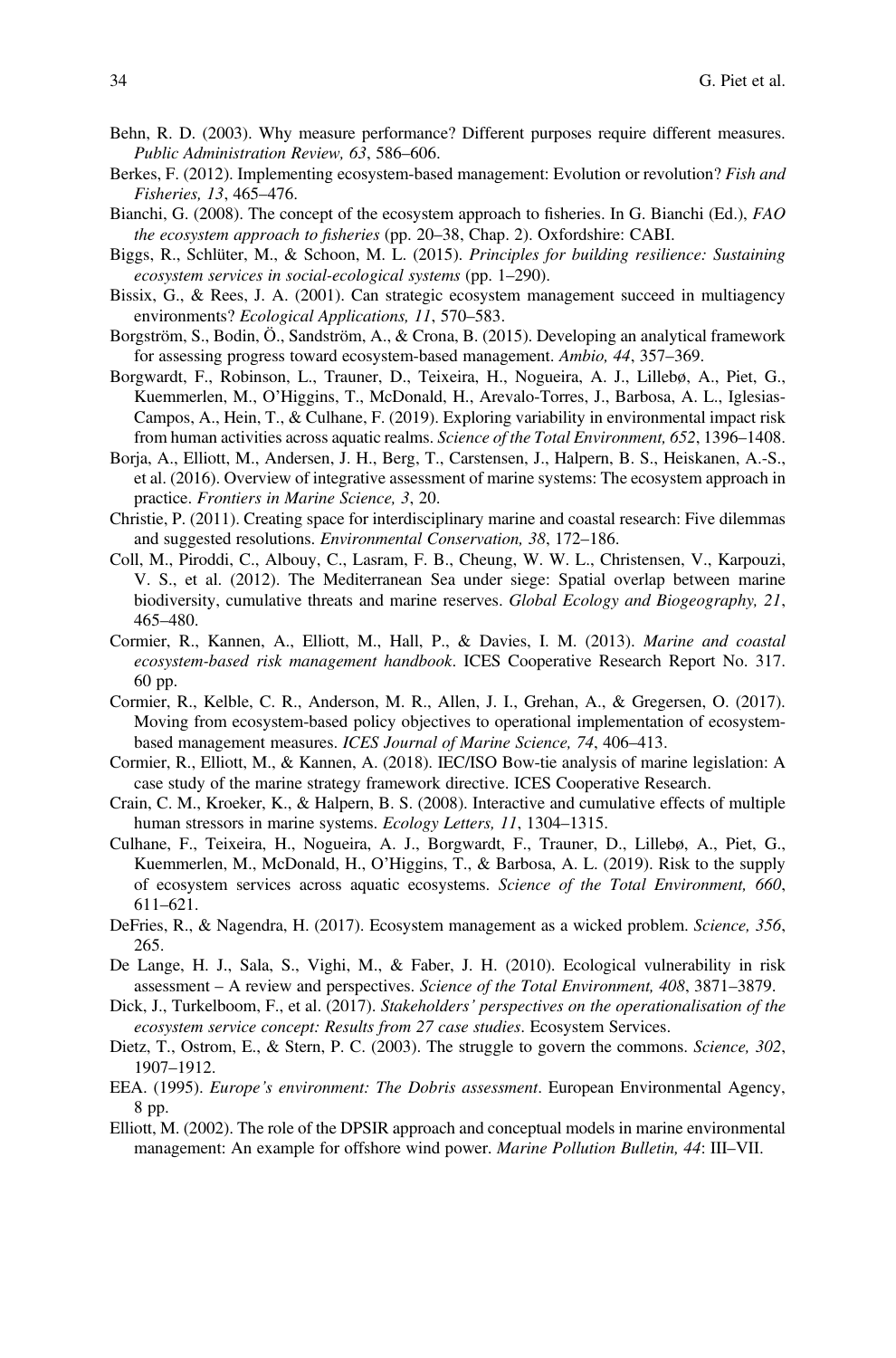- <span id="page-18-5"></span>Elliott, M., Burdon, D., Atkins, J. P., Borja, A., Cormier, R., de Jonge, V. N., & Turner, R. K. (2017). "And DPSIR begat DAPSI(W)R(M) !" – A unifying framework for marine environmental management. Marine Pollution Bulletin, 118, 27–40.
- <span id="page-18-15"></span>Elmhirst, T., Connolly, S. R., & Hughes, T. P. (2009). Connectivity, regime shifts and the resilience of coral reefs. Coral Reefs, 28, 949–957.
- <span id="page-18-1"></span>Folke, C., Hahn, T., Olsson, P., & Norberg, J. (2005). Adaptive governance of social-ecological systems. Annual Review of Environment and Resources, 30, 441–473.
- <span id="page-18-2"></span>Folke, C., Carpenter, S. R., Walker, B., Scheffer, M., Chapin, T., & Rockström, J. (2010). Resilience thinking: Integrating resilience, adaptability and transformability. Ecology and Society, 15(4). <https://doi.org/10.5751/ES-03610-150420>.
- <span id="page-18-17"></span>Frelih-Larsen, A., Bowyer, C., Albrecht, S., Keenleyside, C., Kemper, M., Nanni, S., et al. (2016). Updated inventory and assessment of soil protection policy instruments in EU member states. Final Report to DG Environment. Berlin: Ecologic Institute.
- <span id="page-18-12"></span>Gómez, C. M., Delacámara, G., Arevalo-Torres, J., Barbiere, J., Barbosa, A.L., & Iglesias-Campos, A. (2016). The AQUACROSS innovative concept. Deliverable 3.1, European Union's Horizon 2020 Framework Programme for Research and Innovation Grant Agreement No. 642317.
- <span id="page-18-0"></span>Hagstrom, G. I., & Levin, S. A. (2017). Marine ecosystems as complex adaptive systems: Emergent patterns, critical transitions, and public goods. Ecosystems, 20, 458–476.
- <span id="page-18-3"></span>Halpern, B. S., Walbridge, S., Selkoe, K. A., Kappel, C. V., Micheli, F., D'Agrosa, C., Bruno, J. F., et al. (2008). A global map of human impact on marine ecosystems. Science, 319, 948–952.
- <span id="page-18-10"></span>Harvey, C. J., Kelble, C. R., & Schwing, F. B. (2017). Implementing "the IEA": Using integrated ecosystem assessment frameworks, programs, and applications in support of operationalizing ecosystem-based management. ICES Journal of Marine Science, 74, 398-405.
- <span id="page-18-14"></span>Hobday, A. J., Smith, A. D. M., Stobutzki, I. C., Bulman, C., Daley, R., Dambacher, J. M., Deng, R. A., et al. (2011). Ecological risk assessment for the effects of fishing. Fisheries Research, 108, 372–384.
- <span id="page-18-13"></span>Holsman, K., Samhouri, J., Cook, G., Hazen, E., Olsen, E., Dillard, M., Kasperski, S., Gaichas, S., Kelble, C. R., Fogarty, M., & Andrews, K. (2017). An ecosystem-based approach to marine risk assessment. Ecosystem Health and Sustainability, 3(1), e01256. [https://doi.org/10.1002/ehs2.](https://doi.org/10.1002/ehs2.1256) [1256.](https://doi.org/10.1002/ehs2.1256)
- <span id="page-18-11"></span>ICES. (2017). WKBESIO: Report of the WorKshop on balancing economic, social, and institutional objectives in integrated assessments.
- <span id="page-18-8"></span>Katsanevakis, S., Stelzenmuller, V., South, A., Sorensen, T. K., Jones, P. J. S., Kerr, S., Badalamenti, F., et al. (2011). Ecosystem-based marine spatial management: Review of concepts, policies, tools, and critical issues. Ocean & Coastal Management, 54, 807-820.
- <span id="page-18-4"></span>Knights, A. M., Koss, R. S., & Robinson, L. A. (2013). Identifying common pressure pathways from a complex network of human activities to support ecosystem-based management. Ecological Applications, 23, 755–765.
- <span id="page-18-6"></span>Knights, A. M., Culhane, F., Hussain, S. S., Papadopoulou, K. N., Piet, G. J., Raakaer, J., Rogers, S. I., et al. (2014). A step-wise process of decision-making under uncertainty when implementing environmental policy. Environmental Science & Policy, 39, 56–64.
- <span id="page-18-7"></span>Knights, A. M., Piet, G. J., Jongbloed, R. H., Tamis, J. E., White, L., Akoglu, E., Boicenco, L., et al. (2015). An exposure-effect approach for evaluating ecosystem-wide risks from human activities. ICES Journal of Marine Science, 72, 1105–1115.
- <span id="page-18-18"></span>Korpinen, S., Meski, L., Andersen, J. H., & Laamanen, M. (2012). Human pressures and their potential impact on the Baltic Sea ecosystem. Ecological Indicators, 15, 105–114.
- <span id="page-18-16"></span>Lago, M., Mysiak, J., Gomez, C. M., Delacamara, G., & Maziotis A. (Eds.). (2015, October). Use of economic instruments in water management – Insights from international experience. Cham: Springer.
- <span id="page-18-9"></span>Levin, P. S., Fogarty, M. J., Murawski, S. A., & Fluharty, D. (2009a). Integrated ecosystem assessments: Developing the scientific basis for ecosystem-based management of the ocean. PLoS Biology, 7, 23–28.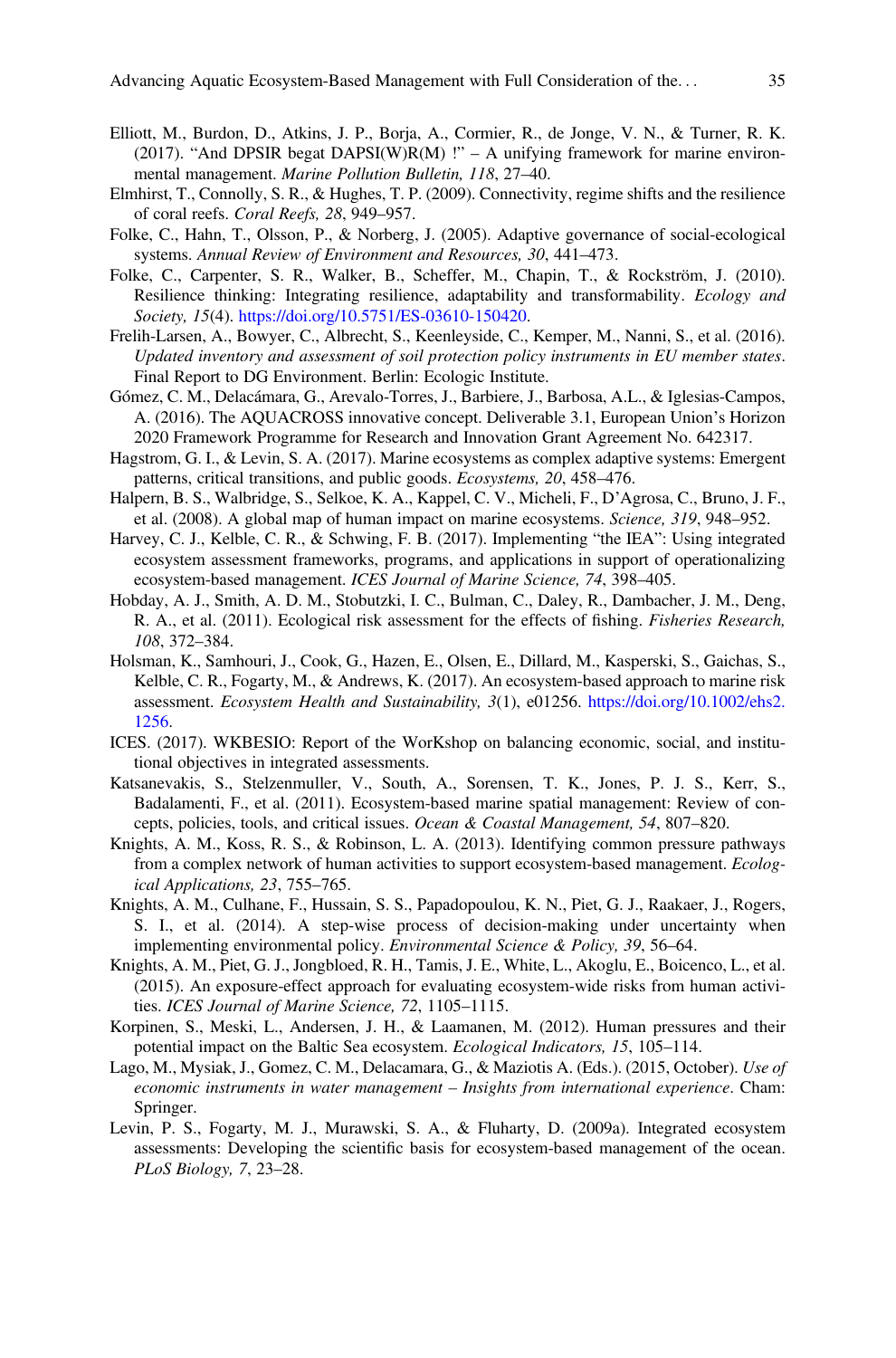- <span id="page-19-10"></span>Levin, P. S., Fogarty, M. J., Murawski, S. A., & Fluharty, D. (2009b). Integrated ecosystem assessments: Developing the scientific basis for ecosystem-based management of the ocean (perspective). PLoS Biology, 7, e1000014.
- <span id="page-19-16"></span>Levin, S., Xepapadeas, T., Crépin, A. S., Norberg, J., De Zeeuw, A., Folke, C., Hughes, T., et al. (2013). Social-ecological systems as complex adaptive systems: Modeling and policy implications. Environment and Development Economics, 18, 111–132.
- <span id="page-19-12"></span>Levin, P. S., Kelble, C. R., Shuford, R. L., Ainsworth, C., deReynier, Y., Dunsmore, R., Fogarty, M. J., et al. (2014). Guidance for implementation of integrated ecosystem assessments: A US perspective. ICES Journal of Marine Science, 71, 1198–1204.
- <span id="page-19-0"></span>Long, R. D., Charles, A., & Stephenson, R. L. (2015). Key principles of marine ecosystem-based management. Marine Policy, 57, 53-60.
- <span id="page-19-4"></span>Ludwig, D. (2001). The era of management is over. Ecosystems, 4, 758–764.
- <span id="page-19-7"></span>Nelson, G. C., Bennett, E., Berhe, A. A., Cassman, K., DeFries, R., Dietz, T., Dobermann, A., et al. (2006). Anthropogenic drivers of ecosystem change: An overview. *Ecology and Society*,  $11$ ,  $-$ 29.
- <span id="page-19-8"></span>OECD. (1994). Environmental indicators: OECD Core set. Paris: Organisation for Economic Co-operation and Development.
- <span id="page-19-6"></span>Ostrom, E. (2009). A general framework for analyzing sustainability of social-ecological systems. Science, 325, 419–422.
- <span id="page-19-9"></span>Piet, G. J., Jongbloed, R. H., Knights, A. M., Tamis, J. E., Paijmans, A. J., van der Sluis, M. T., de Vries, P., et al. (2015). Evaluation of ecosystem-based marine management strategies based on risk assessment. Biological Conservation, 186, 158–166.
- <span id="page-19-20"></span>Piet, G. J., Knights, A. M., Jongbloed, R. H., Tamis, J. E., de Vries, P., & Robinson, L. A. (2017). Ecological risk assessments to guide decision-making: Methodology matters. Environmental Science & Policy, 68, 1–9.
- <span id="page-19-19"></span>Piet, G., Culhane, F., Jongbloed, R., Robinson, L., Rumes, B., & Tamis, J. (2019). An integrated risk-based assessment of the North Sea to guide ecosystem-based management. Science of the Total Environment, 654, 694–704.
- <span id="page-19-18"></span>Poister, T. H., Pitts, D. W., & Edwards, L. H. (2010). Strategic management research in the public sector: A review, synthesis, and future directions. American Review of Public Administration, 40, 522–545.
- <span id="page-19-5"></span>Polasky, S., de Zeeuw, A., & Wagener, F. (2011). Optimal management with potential regime shifts. Journal of Environmental Economics and Management, 62, 229–240.
- <span id="page-19-17"></span>Punt, A. E., Butterworth, D. S., de Moor, C. L., de Oliveira, J. A. A., & Haddon, M. (2016). Management strategy evaluation: Best practices. Fish and Fisheries, 17, 303–334.
- <span id="page-19-14"></span>Rademeyer, R. A., Plaganyi, E. E., & Butterworth, D. S. (2007). Tips and tricks in designing management procedures. ICES Journal of Marine Science, 64, 618–625.
- <span id="page-19-15"></span>Reed, M. S. (2008). Stakeholder participation for environmental management: A literature review. Biological Conservation, 141, 2417–2431.
- <span id="page-19-3"></span>Rittel, H. W. J., & Webber, M. M. (1973). Dilemmas in a general theory of planning. Policy Sciences, 4(2), 155–169.
- <span id="page-19-2"></span>Röckmann, C., van Leeuwen, J., Goldsborough, D., Kraan, M., & Piet, G. (2015). The interaction triangle as a tool for understanding stakeholder interactions in marine ecosystem based management. Marine Policy, 52, 155–162.
- <span id="page-19-1"></span>Ruckelshaus, M., Essington, T., & Levin, P. (2009). Puget Sound, Washington, USA. In K. M. H. Leslie (Ed.), *Ecosystem-based management for the oceans* (pp. 201-226). Washington, DC: Island Press.
- <span id="page-19-11"></span>Samhouri, J. F., Haupt, A. J., Levin, P. S., Link, J. S., & Shuford, R. (2014). Lessons learned from developing integrated ecosystem assessments to inform marine ecosystem-based management in the USA. ICES Journal of Marine Science, 71, 1205–1215.
- <span id="page-19-13"></span>Stelzenmüller, V., Fock, H. O., Gimpel, A., Rambo, H., Diekmann, R., Probst, W. N., Callies, U., et al. (2015). Quantitative environmental risk assessments in the context of marine spatial